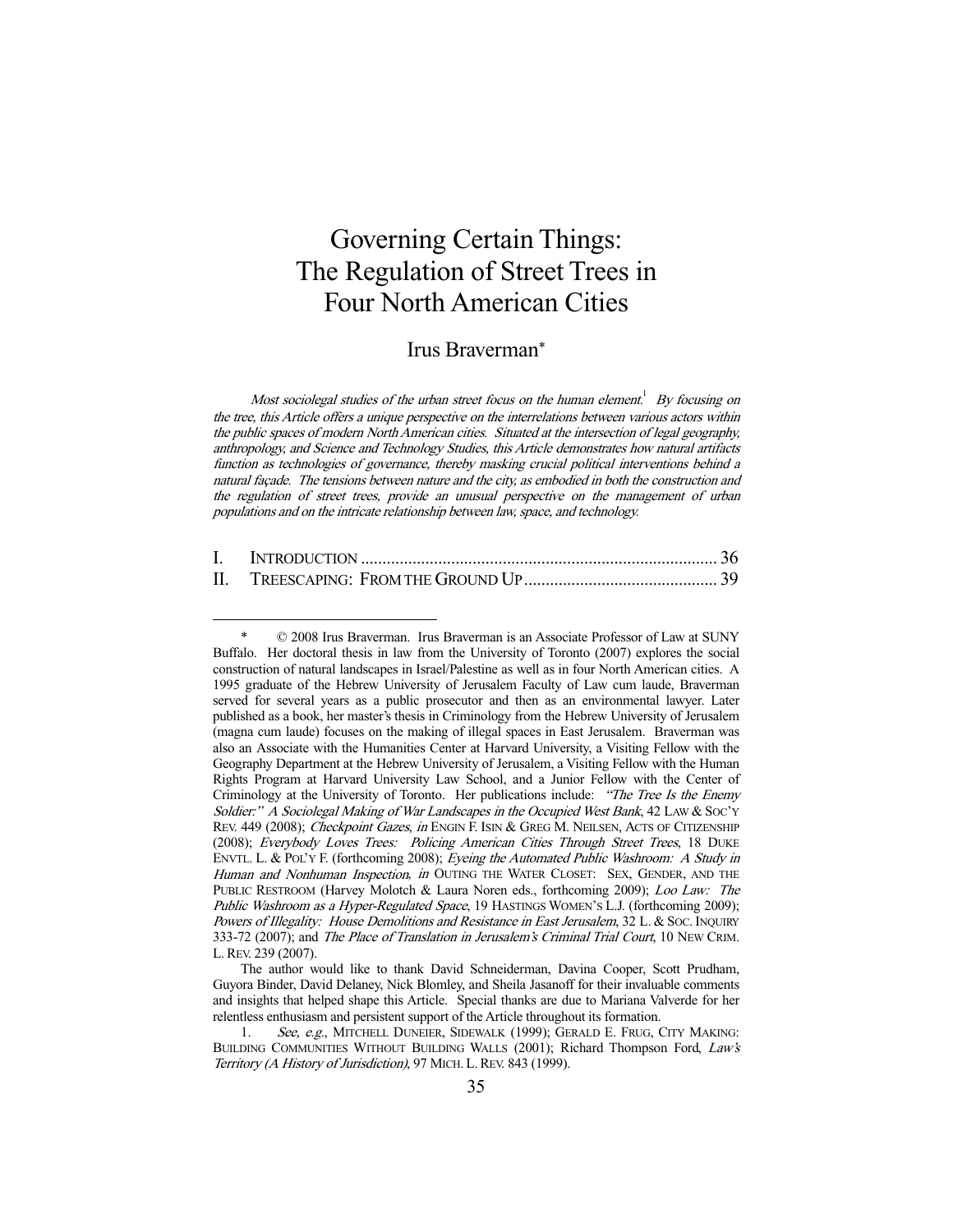|      | A. |                                                    |  |
|------|----|----------------------------------------------------|--|
|      | В. | From Regulation of Tree Distances to Regulation of |  |
|      |    |                                                    |  |
|      |    |                                                    |  |
|      |    |                                                    |  |
| III. |    |                                                    |  |
| IV   |    |                                                    |  |
|      |    |                                                    |  |
|      |    |                                                    |  |
|      |    |                                                    |  |
|      |    |                                                    |  |
|      |    |                                                    |  |
|      |    |                                                    |  |

 Landscape, the built environment, ordinary space . . . is something not meant to be interpreted, to be read, to be understood. . . . Unlike almost everything else to which adults turn their attention, the concatenation of natural and built form ... is fundamentally mysterious and often maddeningly complex.<sup>2</sup>

 We cannot maintain that the pleasure that a man gets from a landscape ... would last long if he were convinced *a priori* that the forms and colors he sees are just forms and colors, that all structures in which they play a role are purely subjective and have no relation whatsoever to any meaningful order or totality . . . . No walk through the landscape is necessary any longer; and thus the very concept of landscape as experienced by a pedestrian becomes meaningless and arbitrary. Landscape deteriorates altogether into landscaping.<sup>3</sup>

## I. INTRODUCTION

-

 We pass by street trees every day. Their existence as well as their particular location in the city seems obvious, innocuous, and natural. But as is the case with most taken for granted things,<sup>4</sup> some excavation is bound to reveal a more complicated and even ideological story. This study focuses on such a story: the story of the clandestine governance of nature and of humans by way of nature—all through the construction and regulation of city street trees. This perspective problematizes the

 <sup>2.</sup> JOHN R. STILGOE, OUTSIDE LIES MAGIC: REGARDING HISTORY AND AWARENESS IN EVERYDAY PLACES 10 (1998).

 <sup>3.</sup> MAX HORKHEIMER, ECLIPSE OF REASON 37-38 (1947).

 <sup>4.</sup> The use of the term "things" through the Article is intentional and based on a growing body of literature named "Thing theory." See, e.g., Bill Brown, Thing Theory, 28 CRITICAL INQUIRY 1-22 (2001).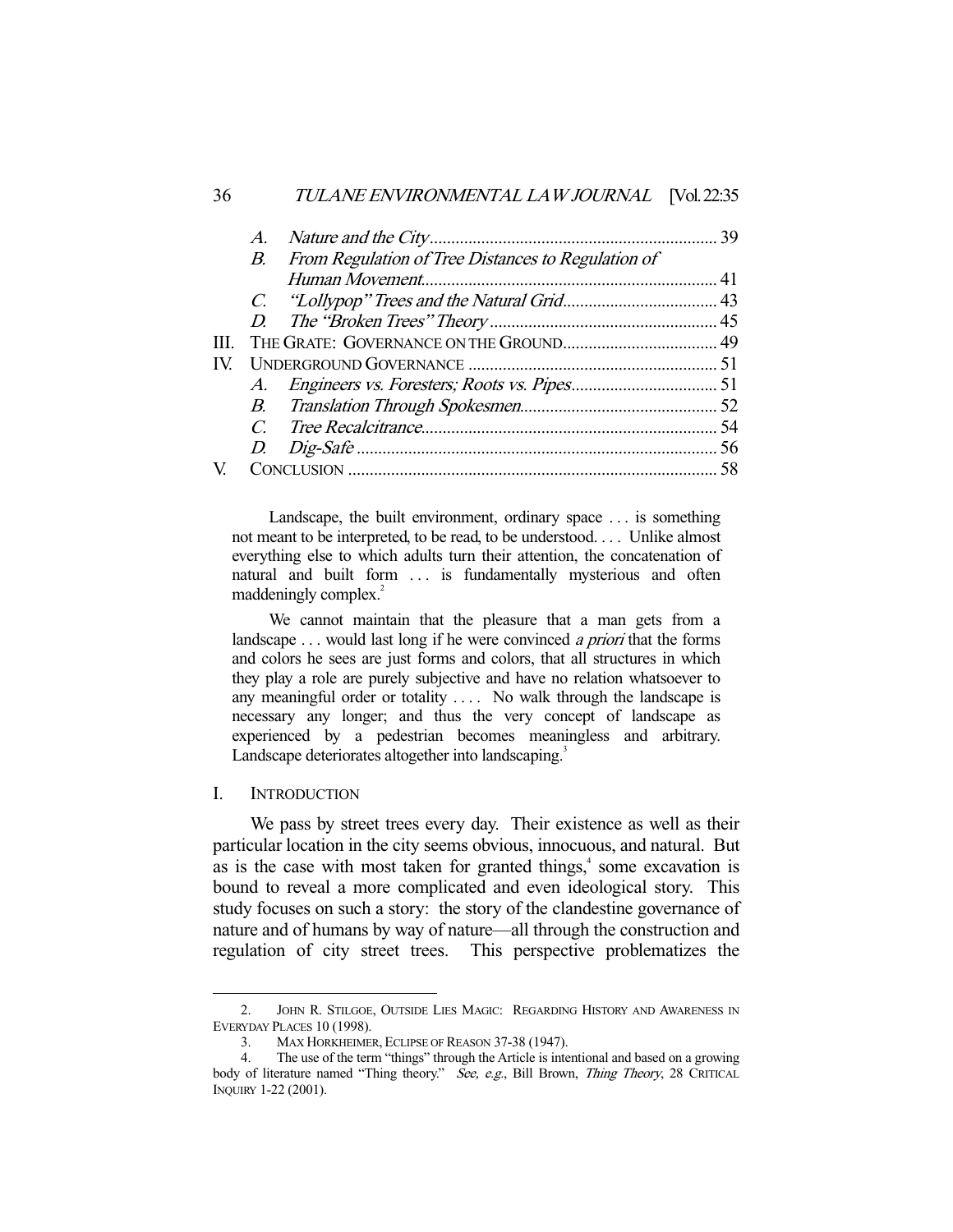mundane display of urban space in general, and of urban street trees in particular, as technical and apolitical. Instead, it promotes an understanding of things and humans as constantly negotiating spatial order and disorder through law.

 Specifically, this Article proposes that the art of governance is relevant not only to human populations, but also to nonhuman things and networks. It suggests that to various degrees, legal norms and practices must take physical matters into account. The Article is organized to correspond with the social stratification of streetscape into the bifurcated places of aboveground and underground, and the "in-between" place of ground level. While these strata, along with their binary juxtaposition, are socially constructed, they are also constrained by material and mental conditions, such as visibility and usability. Operating through regulations and guidelines, professional practices and everyday acts, a detailed bureaucratic apparatus attempts to know and govern these places by managing things into a certain order that both serves and controls humans. But such prefixed orderings seldom work. Instead, various dynamics flow among and between the street's strata, between humans and nonhumans, and between living and nonliving things.

 This Article explores some of these dynamics with regard to tree governance from the perspective of three spatial technologies: the grid, the grate, and the Dig-Safe procedure. While the grid demonstrates the governance of aboveground things and places, Dig-Safe is a story of underworld governance, and the grate exemplifies management on the interim level of the ground. Accordingly, the construction of these spatial technologies brings to the surface the potentially varied legal approaches towards matter. Relatively speaking, trees in the aboveground are susceptible to tight levels of management, while on the level of the concrete their materiality is negotiated more fluidly. Finally, in their underground manifestation as roots, the trees are mostly left unregulated, as the Dig-Safe procedure ignores their existence altogether. What is it in these three instances that makes the trees more or less susceptible to human governance? And what does this imply about the relationship between nature and the city? This presentation serves to highlight what largely goes unnoticed, that law and matter, *nomos* and physis,<sup>5</sup> are inseparable and intertwined, both physically and discursively.

 The Article is situated in the intersection of several discourses. First, it is part of the growing literature on law and geography. But while the existing literature is mostly preoccupied with discussions about a

<sup>5.</sup> See, e.g., DAVID DELANEY, LAW AND NATURE 93 (2003).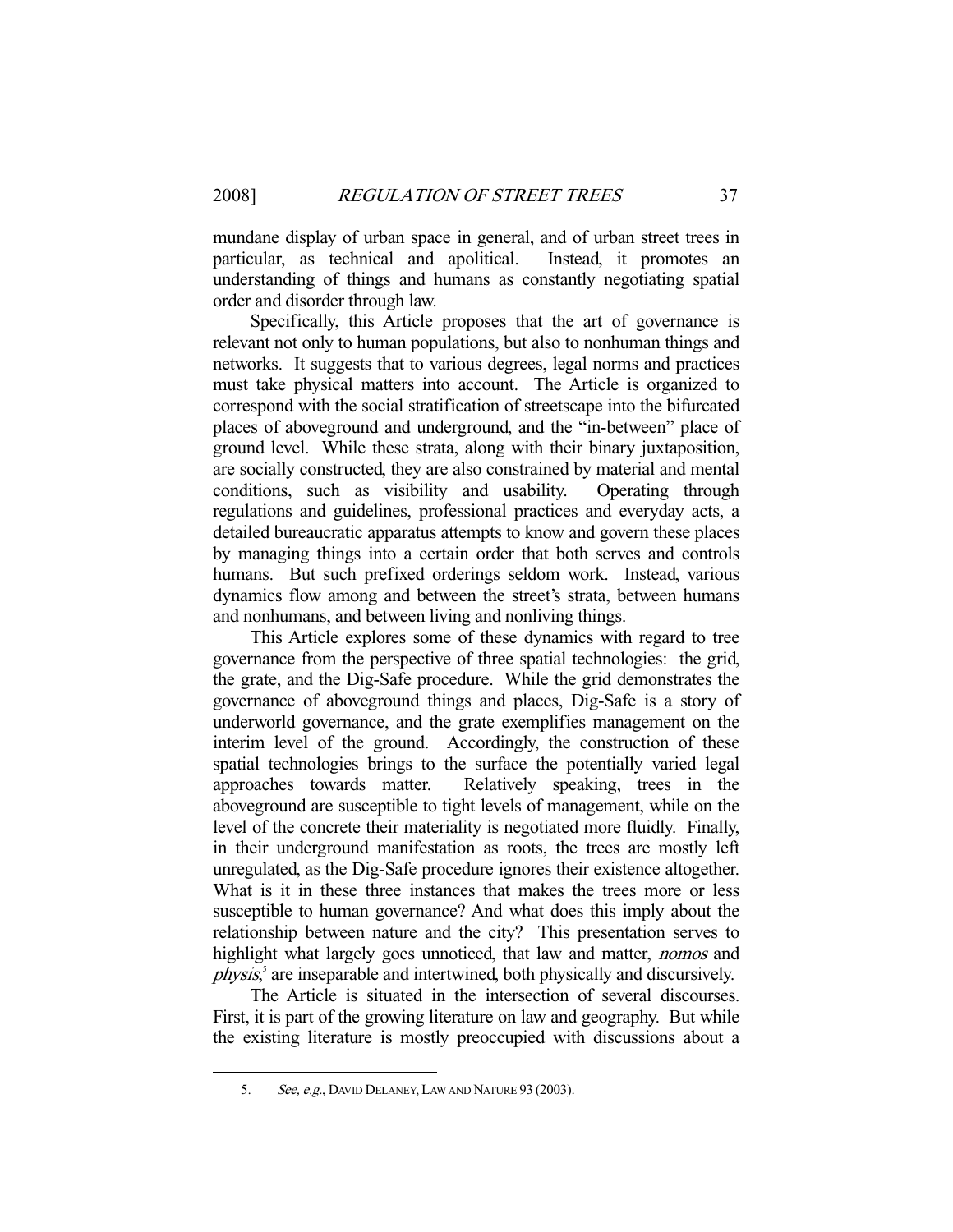more abstract space—for example, the excellent but space-oriented *Legal* Geographies Reader<sup>6</sup>—it painfully neglects the physical and material properties and effects of spaces. Adversely, this Article takes matter into account. It proposes that together with their mental associations, shape and form prescribe certain legal constraints, acting upon law as significantly as law acts upon them. The perspective offered here makes a connection between two discourses: governmentality, $\alpha$  and Science and Technology Studies (especially Actor Network Theory (ANT)<sup>8</sup> and Thing theory<sup>9</sup>). While studies of governmentality do not explicitly take up ANT's call to consider the actancy of things, there is an affinity between Bruno Latour's theory,<sup>10</sup> which suggests that nonhumans exert inherent control over humans, and Michel Foucault's theory, which suggests that material structures have specific political effects, quite apart from the class or other interests of the people controlling them.<sup>11</sup>

 Methodologically, this Article is based on ethnographic research carried out between May and November 2005 in four North American cities: Toronto and Vancouver in Canada, and Brookline and Boston in the United States. It relies on twenty-four in-depth interviews with city officials, mostly urban planners, city engineers, and urban foresters that operate within local governments. The interviews are supplemented by direct observations of various tree sites and other practices (coalition

 <sup>6.</sup> THE LEGAL GEOGRAPHIES READER: LAW, POWER, AND SPACE (Nicholas Blomley, David Delaney & Richard Ford eds., 2001).

<sup>7.</sup> See generally MICHEL FOUCAULT, THE FOUCAULT EFFECT: STUDIES IN GOVERNMENTALITY 87-104 (G. Burchell, C. Gordon & P. Miller eds., 1991) (1978).

<sup>8.</sup> See, e.g., Madeleine Akrich, The De-Scription of Technical Objects, in SHAPING TECHNOLOGY/BUILDING SOCIETY 205 (Wiebe E. Bijker & John Law eds., 1992); Michel Callon, Some Elements of a Sociology of Translation: Domestication of the Scallops and the Fisherman of St Brieuc Bay, in POWER, ACTION AND BELIEF: A NEW SOCIOLOGY OF KNOWLEDGE? 196 (John Law ed., 1986); Michel Callon & John Law, Agency and the Hybrid Collectif, 94 S. ATLANTIC Q. 481 (1995); BRUNO LATOUR, POLITICS OF NATURE: HOW TO BRING THE SCIENCES INTO DEMOCRACY (2004); Bruno Latour, A Few Steps Toward an Anthropology of the Iconoclastic Gesture, 10 SCI. IN CONTEXT 63 (1997); Jim Johnson, Mixing Humans and Nonhumans Together: The Sociology of a Door-Closer, 35 Soc. PROBS. 298 (1988).

See, e.g., THE SOCIAL LIFE OF THINGS: COMMODITIES IN CULTURAL PERSPECTIVE (Arjun Appadurai ed., 1986); Brown, supra note 4, at 1; W.J.T. Mitchell, Romanticism and the Life of Things: Fossils, Totems, and Images, 28 CRITICAL INQUIRY 167 (2001); Peter Pels, The Spirit of Matter: On Fetish, Rarity, Fact, and Fancy, in BORDER FETISHISMS: MATERIAL OBJECTS IN UNSTABLE SPACES (Patricia Spyer ed., 1998); Dick Pels, Kevin Hetherington & Frederic Vandenberghe, The Status of the Object: Performances, Mediations, and Techniques, 19 THEORY, CULTURE & SOC'Y 1 (2002); Bruno Latour, Visualization and Cognition: Thinking with Eyes and Hands, in KNOWLEDGE AND SOCIETY: STUDIES IN THE SOCIOLOGY OF CULTURE PAST AND PRESENT (Henrika Kuklick & Elizabeth Long eds., 1986).

 <sup>10.</sup> BRUNO LATOUR, WE HAVE NEVER BEEN MODERN (1993).

<sup>11.</sup> Nikolas Rose, Pat O'Malley & Mariana Valverde, Governmentality, 2 ANN. REV. L. & SOC. SCI. 83 (2006).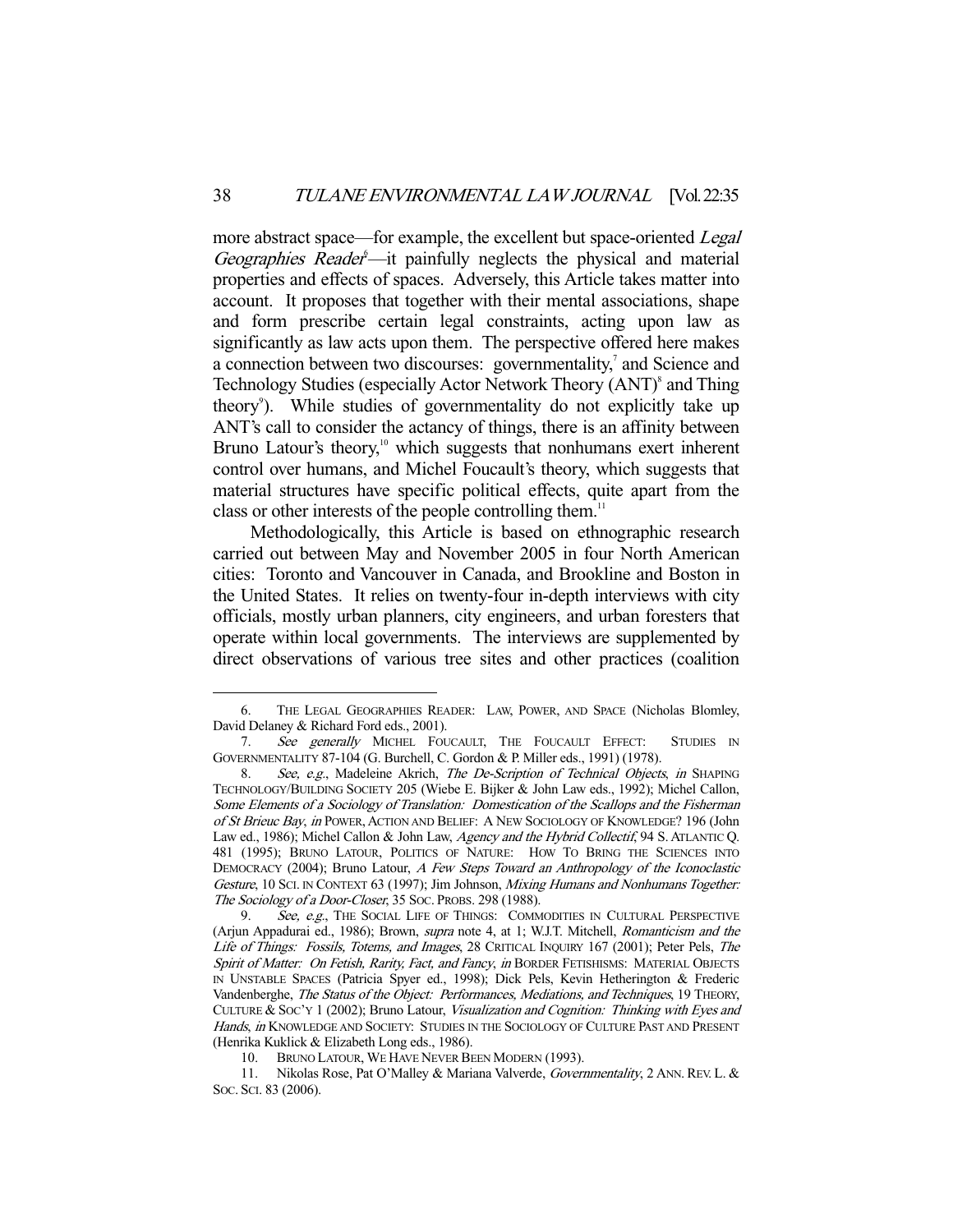meetings, for example), as well as secondary data, such as state and federal statutes, municipal by-laws and policies, environmental reports, and newspaper articles.

#### II. TREESCAPING: FROM THE GROUND UP

Take fire exits for example: tell an expert how big the building is and he will tell you exactly where to place the exits. It's disciplined even at the very earliest part of the design.... But a sidewalk is managed chaos: there is nobody controlling this. Trees happen to be [on] the sidewalk. The course of accommodating the trees will bring some discipline and some rigor to how we manage the sidewalks. $12$ 

 Literally and figuratively, trees—especially in their presence from the ground up—stand on a major crossroad. On the one hand, trees are conspicuous signifiers of nature in the city. But while they are perceived as living things that belong to the realm of nature, they are also routinely categorized as nonhuman entities, as things, or in the case of urban life, as street furniture. Foucault depicts the binary between living and nonliving things as central to natural history.<sup>13</sup> Latour's work challenges an additional binary, that constructed between humans and nonhumans.<sup>14</sup> The dialogue between the trees as living entities and as nonhuman things exerts various tensions into the management of street trees, while at the same time enabling certain forms of governance to emerge. In this sense, the tree is situated at the nexus of Foucaultian and Latourian discourses.

## A. Nature and the City

-

 Law makes, maintains, and reflects the distinction between words and things, nomos and physis. Legal acts of naming and numbering things serve to distance them from their material essence and reduce them into abstractions, in turn enhancing their visibility and turning them into manageable objects. Such acts of naming and numbering impose what is made to seem like a natural order between things.

 In the case of trees, the legal project of distancing presents an even stronger stance of governance. It is through the enforcement of legal order that nature is not only conquered but also displayed in everyday

<sup>12.</sup> Interview with Peter Simon, Urban Forestry Specialist, Planning & Protection, North District, Toronto Parks & Recreation, in Toronto, Can. (July 18, 2005).

 <sup>13.</sup> MICHEL FOUCAULT, THE ORDER OF THINGS: AN ARCHEOLOGY OF THE HUMAN SCIENCES 68 (1970).

<sup>14.</sup> LATOUR, supra note 8, at 62-82; see also Bruno Latour, Technology Is Society Made Durable, in A SOCIOLOGY OF MONSTERS: ESSAYS ON POWER, TECHNOLOGY AND DOMINATION 101-31 (John Law ed., 1991).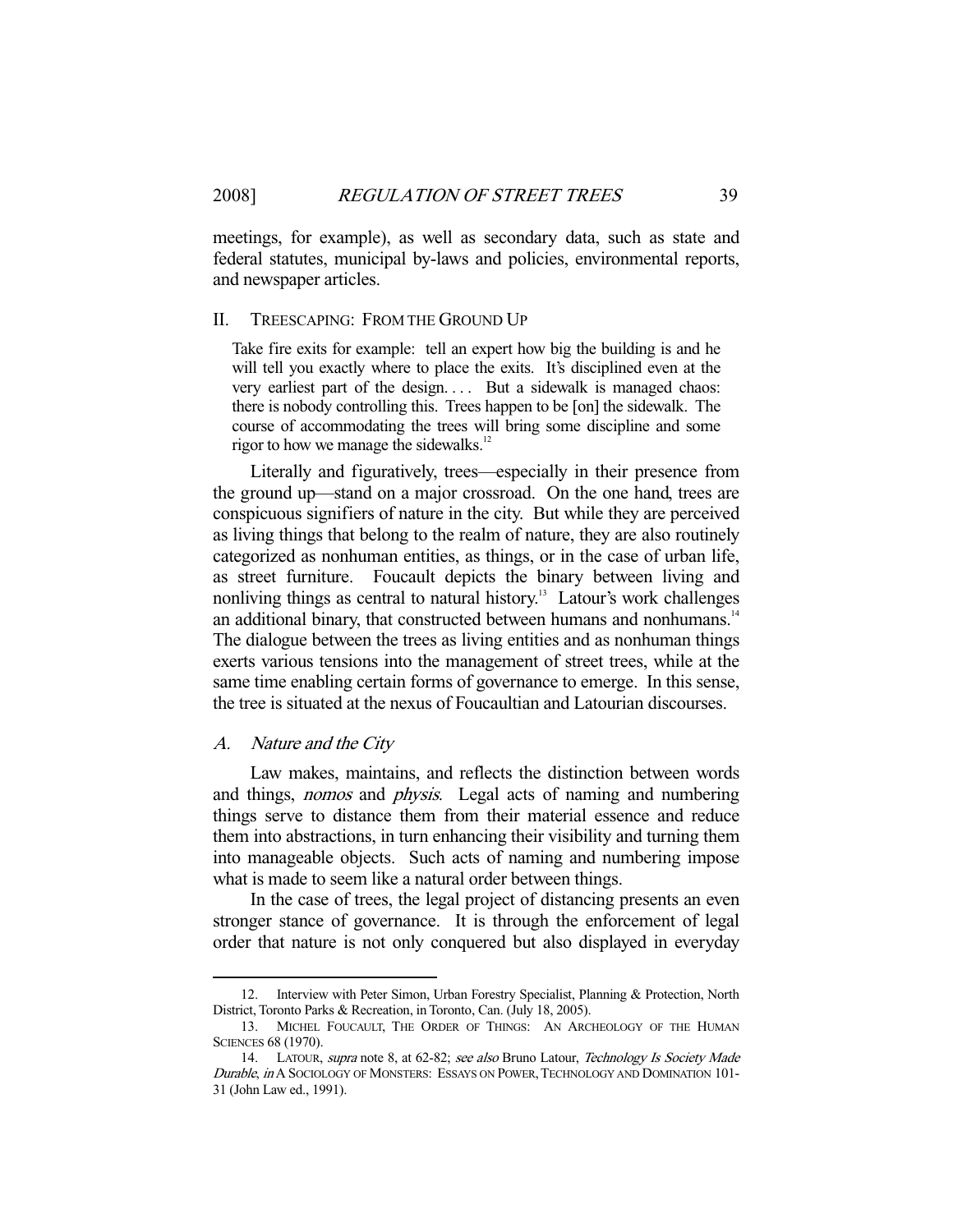urban life. Law makes possible small victories of civilization over wilderness. Yet this form of management also erodes the very essence of nature that it seeks to preserve.

 The streetscape is mostly regulated through less prestigious (and also less scrutinized) forms of legal norms and practices than those established by the more "important" and comprehensive statutes and case law. In particular, street regulation is largely administered through numerous professional manuals, for example the Traffic Control Manual,<sup>15</sup> the Street Restoration Manual,<sup>16</sup> the Municipal Boulevard Gardening Guidelines<sup>17</sup> (all concerning Vancouver), and the Street Tree Guidelines (regulating Boston).<sup>18</sup> Moreover, public street trees in North American cities are managed through semiformal practices by unelected "technicians" and "experts"—mostly city planners, engineers, and arborists. The interviews I conducted with some of these experts expose their roles and powers and describe their everyday management of trees in the city.

 Richard Ubbens, Director of Toronto's Urban Forestry Department, explains: "Toronto was . . . 80 percent forest two hundred years ago. Now what we are trying to talk about is keeping the forest and to put it back into the city."<sup>19</sup> Similarly, Eileen Curran, an urban planner by training who works for Vancouver's engineering services, described the process of tree management on Vancouver's streets as follows:

[W]e would just take 30 feet [between one tree to the next]—regardless of where [that turns out to be].... If one of the trees becomes infested in something, the bigger the gap between them, the less likelihood for the infestation carrying on. Forests seem to survive there, with the trees all clumped together, but I guess the environment there is less hostile.<sup>20</sup>

Curran implies not only a distinction between nature and the city, $2<sup>1</sup>$  but also a human responsibility to protect such fragile nature from what has

<sup>15.</sup> ENG'G BRANCH, B.C. MINISTRY OF TRANSP. & HIGHWAYS, TRAFFIC CONTROL MANUAL FOR WORK ON ROADWAYS (1999) (on file with author).

 <sup>16.</sup> CITY OF VANCOUVER, STREET RESTORATION MANUAL (2008) (on file with the author).

 <sup>17.</sup> CITY OF VANCOUVER ENG'G SERVS., GUIDELINES FOR PLANTING CITY BOULEVARDS, http://www.city.vancouver.bc.ca/ENGSVCS/streets/greenways/guidelines.htm (last visited Sept. 12, 2008).

 <sup>18.</sup> BOSTON TRANSP. DEP'T, STREETSCAPE GUIDELINES FOR BOSTON'S MAJOR ROADS, http://www.cityofboston.gov/transportation/accessboston/pdfs/streetscape\_guidelines.pdf (last visited May 2008).

 <sup>19.</sup> Interview with Richard Ubbens, Toronto's City Forester, in Toronto, Can. (May 27, 2005).

 <sup>20.</sup> Interview with Eileen Curran, Streets Admin. Branch, City of Vancouver Eng. Servs., in Vancouver, Can. (June 30, 2005).

 <sup>21.</sup> Id.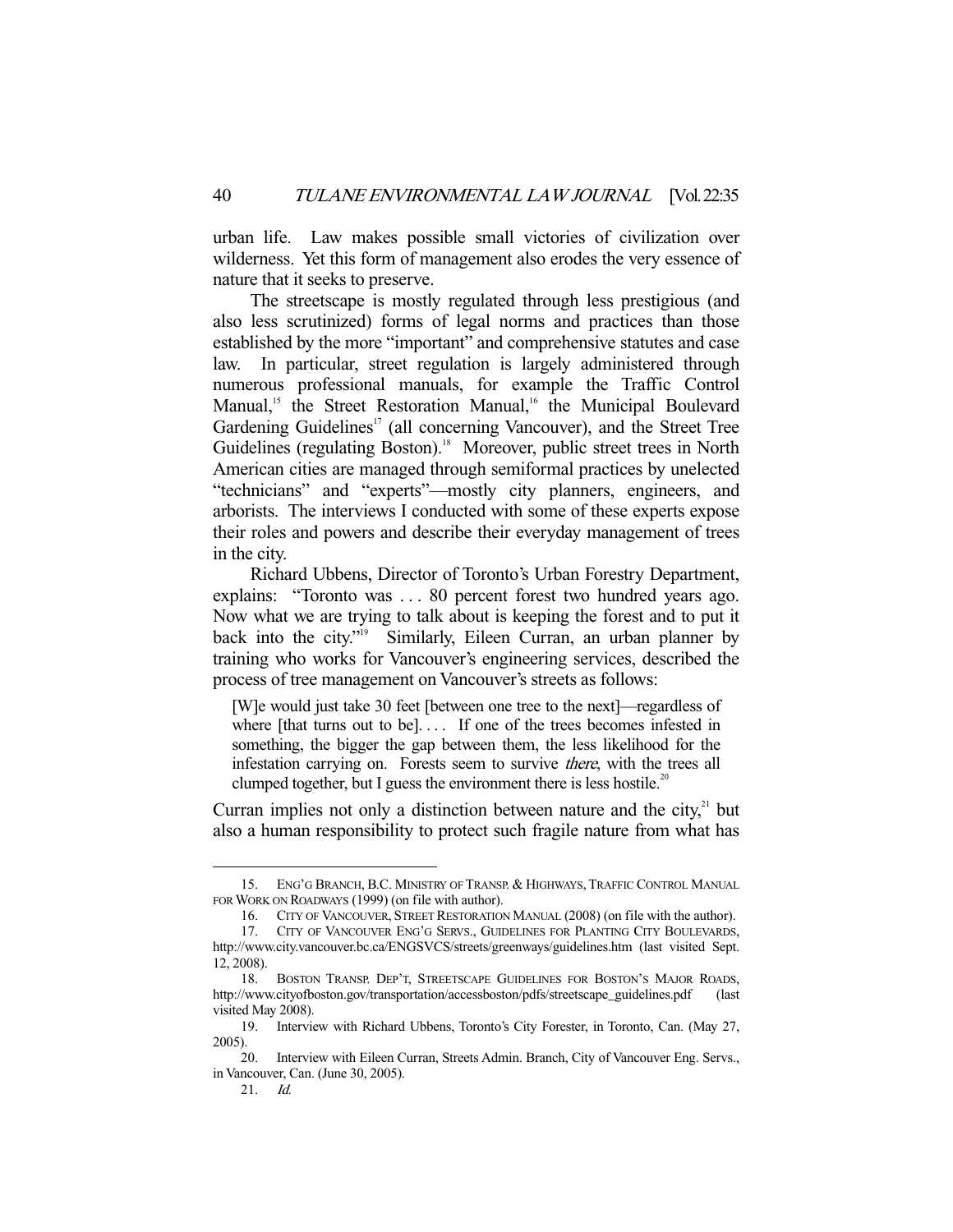in turn become the city's wilderness.<sup>22</sup> The process of planting trees in the city is therefore intrinsically linked (in the minds of the city bureaucrats interviewed here, at least) with the much larger relationship between nature and the city, and this process includes all that such a relationship entails.

 From a different perspective, Vancouver's City Arborist Paul Montpellier also emphasizes the living nature of the tree: "It's not like managing park benches. Trees are alive and they're growing, and they relate to the other trees and to birds and squirrels and insects and everything else, and you're trying to manage a living system."<sup>23</sup> According to Bill Brown, a scholar of Science and Technology Studies, a tree is not an object and cannot become one.<sup>24</sup> The tree's status as a "living image"<sup>25</sup> distinguishes it from other street things, making it both more and less governable at the same time. Its thingness in the particular setting of the city street is an embodiment of the liminality of artifice and nature, a representation of the boundaries between human urban environment and untamed wilderness. The street tree is a living testimony of the human's desired otherness, a desire both expressed and constrained by law, which pretends to extend itself beyond the domesticated order over a surface of chaos that needs to be disciplined.<sup>26</sup>

# B. From Regulation of Tree Distances to Regulation of Human Movement

 In the course of its utilization for the management of humans, the tree's living or organic quality is neglected. The tree is designed to resemble other sidewalk amenities. Treescaping is described by the Boston Streetscape Guidelines as an inherent part of an urban order intended to "[d]evelop a pedestrian friendly environment which encourages sidewalk activity and is both pleasant and comfortable for users."<sup>27</sup> The Boston Guidelines further explain this point: "Sidewalk elements like trees, plants, light fixtures, benches, kiosks, mail boxes, and newsstands should enhance the pedestrian environment, making it more enjoyable to pass through as well as to occupy. . . . Street furniture

 <sup>22.</sup> SAM BASS WARNER, THE URBAN WILDERNESS: A HISTORY OF THE AMERICAN CITY 5 (1972) (listing a "healthy, decent environment" as one of the priorities in city planning).

 <sup>23.</sup> Interview with Paul Montpellier, Vancouver City Arborist, in Vancouver, Can. (June 2005).

 <sup>24.</sup> Brown, supra note 4, at 3.

<sup>25.</sup> Mitchell, *supra* note 9, at 177.

 <sup>26.</sup> Pels, supra note 9, at 113.

 <sup>27.</sup> BOSTON TRANSP. DEP'T, supra note 18, at 17.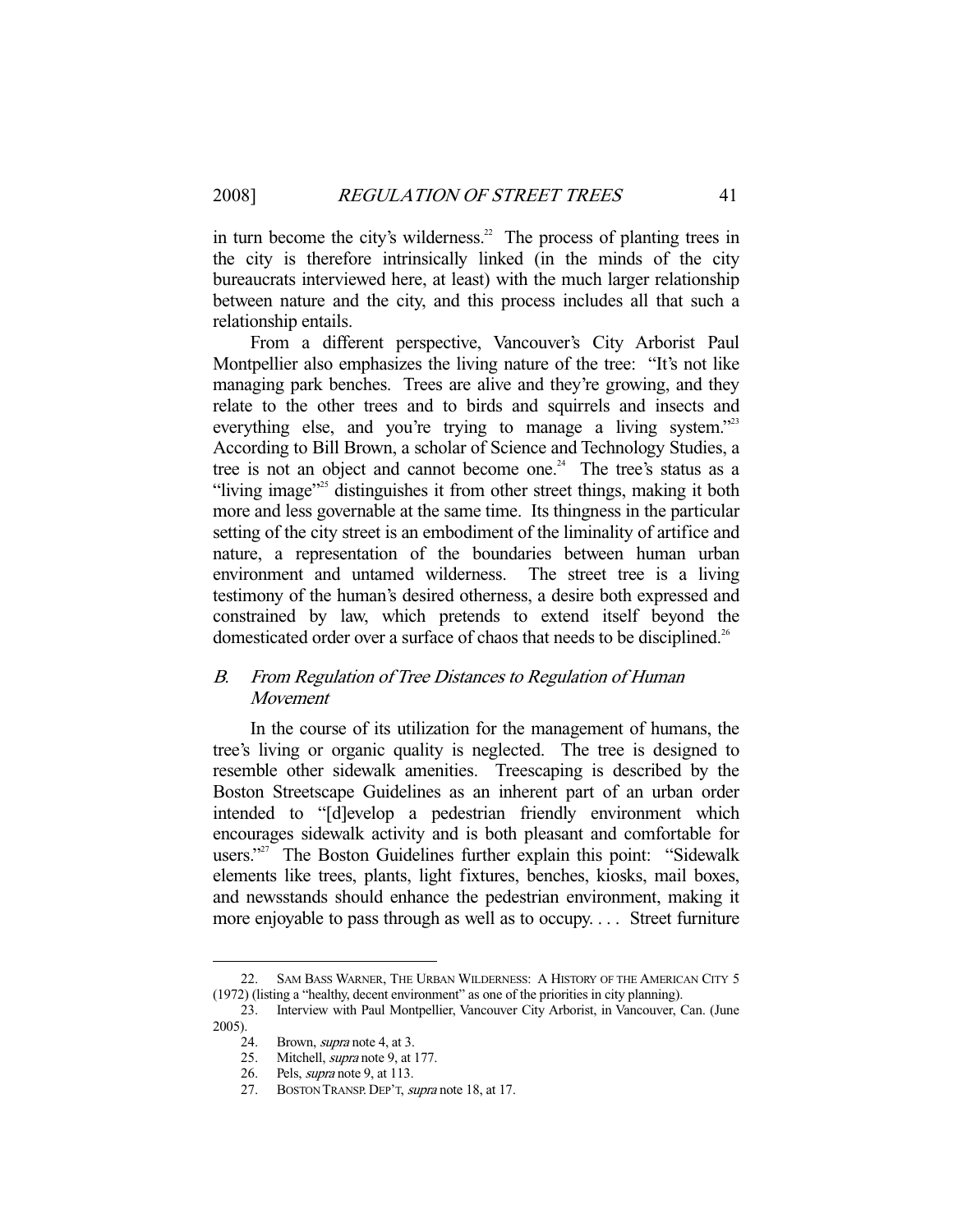should be installed to encourage sidewalk activities such as waiting, meeting, and sitting."<sup>28</sup>

 Indeed, the various guidelines depict the city's almost omnipotent involvement in the design and management of the public urban street. This involvement is exercised mainly through the application of rigid distance regulations.<sup>29</sup> The thirty-foot-distance rule mentioned earlier by Eileen Curran of Vancouver's engineering department is only a fraction of a much larger body of "distance rules" that pertain to trees.<sup>30</sup> Vancouver's guidelines, for instance, require a twelve-foot separation between the building line and the curb, with a minimum six feet of width reserved for sidewalks.<sup>31</sup> Curran explains that this distance allows "[two] wheelchairs to pass" so that "they don't have to be juggling and squishing, or  $\ldots$  waiting to go around the tree."<sup>32</sup> Similar considerations prevail in Boston. Boston's landscape architect mentions the "clinical requirements" defined by the Americans with Disabilities Act (ADA) such as a "4-foot clearance for a person with a wheelchair to navigate down a sidewalk."33 In addition, Boston's Streetscape Guidelines for Major Roads recommends an extra one-foot "shy distance" on each side of the zone.<sup>34</sup>

 Curran explains that the practice of planting trees on grass boulevards "helps divide the vehicles from the pedestrians," creating "a bit of a safe haven and a corridor."<sup>35</sup> Specifically, through placing street trees between the sidewalk and the road, pedestrian traffic is funneled into the fixed corridor between buildings and curb lines. The trees are utilized as a sort of nonhuman policeman, restricting the movement from sidewalk to road and vice versa. This placement of trees in turn restricts the mingling of humans and machines, pedestrians and cars. Although the direct objects of these regulations are things—trees and curbs, building lines, and wheelchairs—they mostly target human behavior in public urban space, and human movement in particular. The strict boundary established by the linear alignment of trees in relation to curbs and building lines not only produces a sense of order in public space, but

<sup>28.</sup> *Id.* at 19.

<sup>29.</sup> *Id.*<br>30. *Sec* 

See, e.g., CITY OF VANCOUVER, STREET TREE GUIDELINES 12-13 (1991) (on file with author).

 <sup>31.</sup> Interview with Eileen Curran, supra note 20.

 <sup>32.</sup> Id.

 <sup>33.</sup> Interview with Anonymous, Boston's Landscape Architect, in Boston, Mass. (Oct. 7, 2005) (on file with author).

 <sup>34.</sup> BOSTON TRANSP. DEP'T, supra note 18, at 17.

 <sup>35.</sup> Interview with Eileen Curran, supra note 20.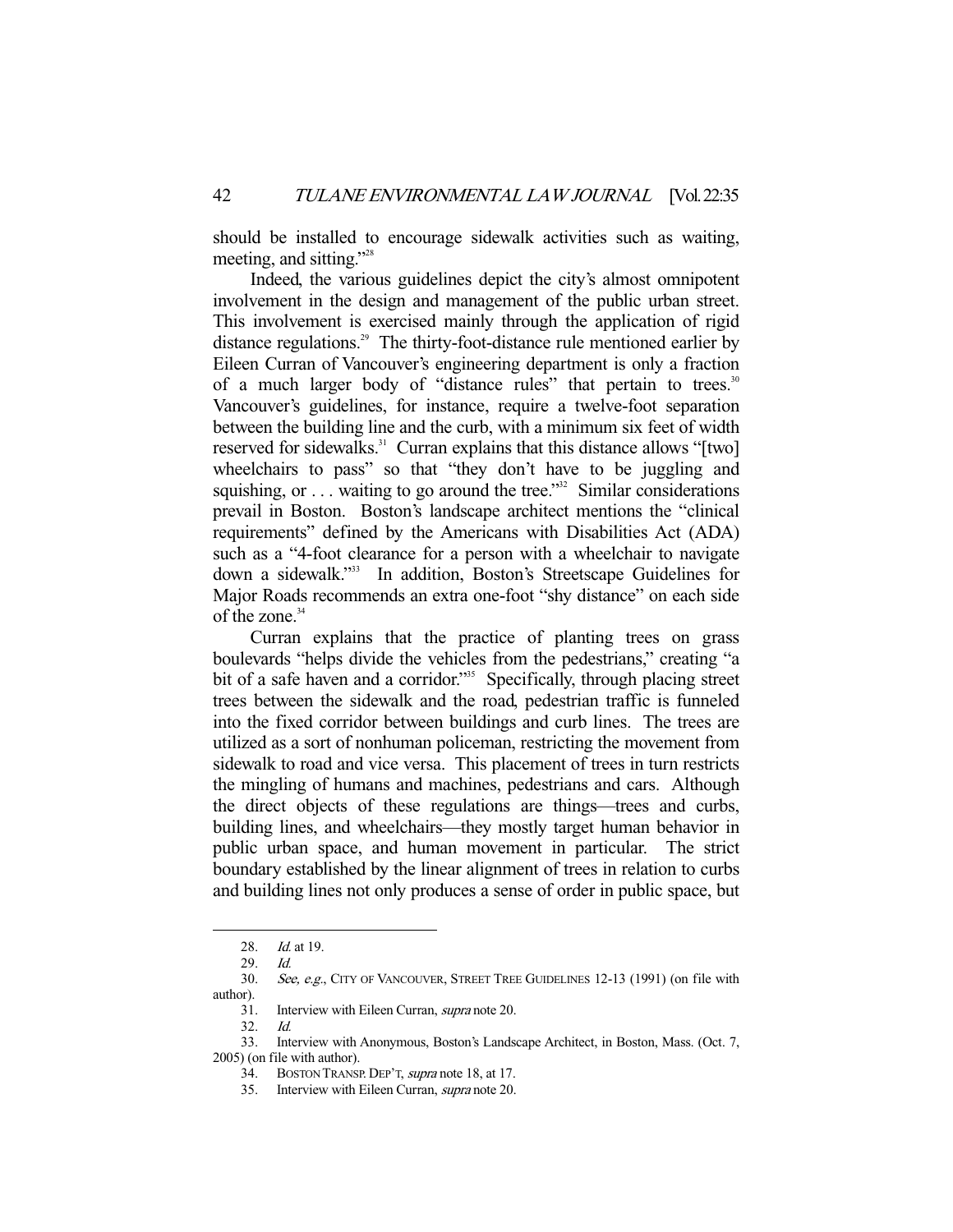also conceals the policing nature of this order behind the innocuous nature of trees. In other words, the regulation of tree distances serves as a policing technology.

 But while the making of the public street focuses on the design of an uninterrupted "pedestrian environment" from a human standpoint, this process also establishes certain hierarchies between nonhuman street entities. According to Curran:

Often one of our challenges is to keep the light source available with the canopy of the tree. So when it's full foliage . . . it . . . create[s] shadows, and people have a feeling then of being in danger like if they're in [the] dark.... So if Bill tells me "oh, it's a big, spreading tree", we would probably keep it at a farther distance from the light.  $\ldots$ <sup>36</sup>

Curran demonstrates that the process of objectifying trees and lights subjects human city dwellers to security and risk-based management. This first form of governance poses the tree as an orderly vehicle for controlling disorderly human movements on streets. At the same time, a second form of governance is prescribed to ensure that the trees' disorderly nature does not obstruct this same human movement by spreading its branches or by creating shadows. The tree is, then, the object of dual governance, what Bruno Latour aptly refers to as "programming" and "anti-programming."<sup>37</sup>

## C. "Lollypop" Trees and the Natural Grid

## Remember to always plant the right tree for the right place. $38$

 Through the imposition of detailed and mechanical managerial technologies that frame it as street furniture, the street tree is configured as a symbol of order. Simultaneously, the living nature of the tree makes it a symbol of disorder. This dialectic is utilized and enhanced by the spatial grid. This Part asserts that street trees reinforce not only the modern grid but also what I hereby refer to as the *natural* grid.

 The construction of the modern grid has largely been attributed to Baron Haussmann's planning of Paris in the 1860s, which was intended to prevent civic unrest in the city.<sup>39</sup> However, modern streets do not only serve "straightforward" sovereign purposes. They also exhibit disciplinary techniques, the goal of which is that nothing be out of

<sup>36.</sup> *Id.*<br>37. La Latour, *supra* note 14, at 105.

<sup>38.</sup> CITY OF VANCOUVER, *supra* note 30, at 6.<br>39. RICHARD SENNETT, THE USES OF DISORT 39. RICHARD SENNETT, THE USES OF DISORDER: PERSONAL IDENTITY AND CITY LIFE 87-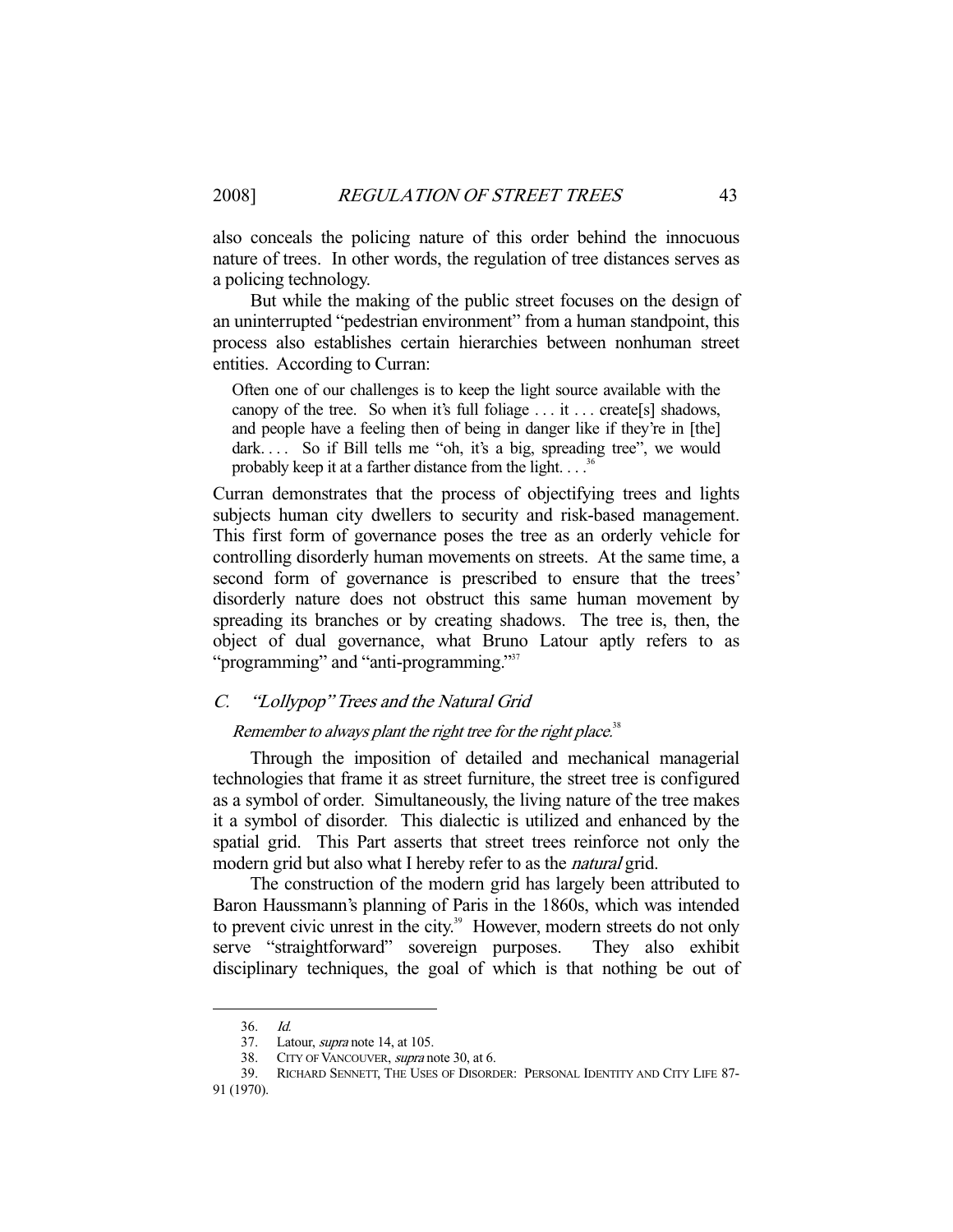control.<sup>40</sup> Indeed, the tree's reduction to a serial format of ordering  $(30<sup>n</sup>$ feet) enables humans to ignore "the being of things," while focusing on "the manner in which they can be known."<sup>41</sup> Sennett regards New York City as an example of the construction of neutral spaces for the efficient advancement of capitalist interests "to be played upon as a chessboard."<sup>42</sup> While everything "is graded flat" in the "natureless" part of the city, Sennett claims, Central Park is configured conversely as a Nature without a City, $43$  exemplifying the human production of nature and city as binary figures of chessboard extremity.

 Yet instead of juxtaposing the grid with nature, as Sennett suggests, urban forestry provides a two-in-one solution: the natural grid. Although less noticed, the transformation of Paris occurred not only by carving straight-lined streets, but also through the configuration of treelined boulevards.<sup>44</sup> The tree's alignment in relation to other trees, with building lines and curbs, fills the width of a sidewalk, which can then be designated solely to humans. This structure reinforces the horizontal street grid. Ian Buchanan, York Region's Manager for Natural Heritage, refers to trees configured in this horizontal alignment as "lollypop trees." $45$ 

 In other words, the trees contribute to the already grid-shaped street by both intensifying and softening the mechanical features of the modern grid. A field of knowledge is produced to make urban forestry into a science that can manage trees *en mass*, rather than in their singular formulations. If the forest was once the enemy of civilization<sup>46</sup> and outside of law,<sup>47</sup> it is now partitioned into highly regulated bodies of individual trees that are fixed in the concrete, watered through complex irrigation systems, and separated thirty feet from other trees to prevent any sort of "natural" revolt. Nature in the city therefore celebrates human dominance over nature.

 <sup>40.</sup> Id.

<sup>41.</sup> FOUCAULT, *supra* note 13, at 60.

 <sup>42.</sup> RICHARD SENNETT, THE CONSCIENCE OF THE EYE: THE DESIGN AND SOCIAL LIFE OF CITIES 55 (Alfred Knopf ed., 1990).

 <sup>43.</sup> SENNETT, supra note 39, at 61.

 <sup>44.</sup> ROBERT W. MILLER, URBAN FORESTRY: PLANNING AND MANAGING URBAN GREENSPACES 48 (1997).

 <sup>45.</sup> Interview with Ian Buchanan, Manager of Natural Res. & Forestry Servs., York Region, in Toronto, Can. (Aug. 8, 2005).

 <sup>46.</sup> SIMON SCHAMA, LANDSCAPE AND MEMORY 83 (1995) (describing the Roman idea that the forest was outside the writ of laws and the governance of the state).

 <sup>47.</sup> ROBERT POGUE HARRISON, FORESTS: THE SHADOW OF CIVILIZATION 62 (1992).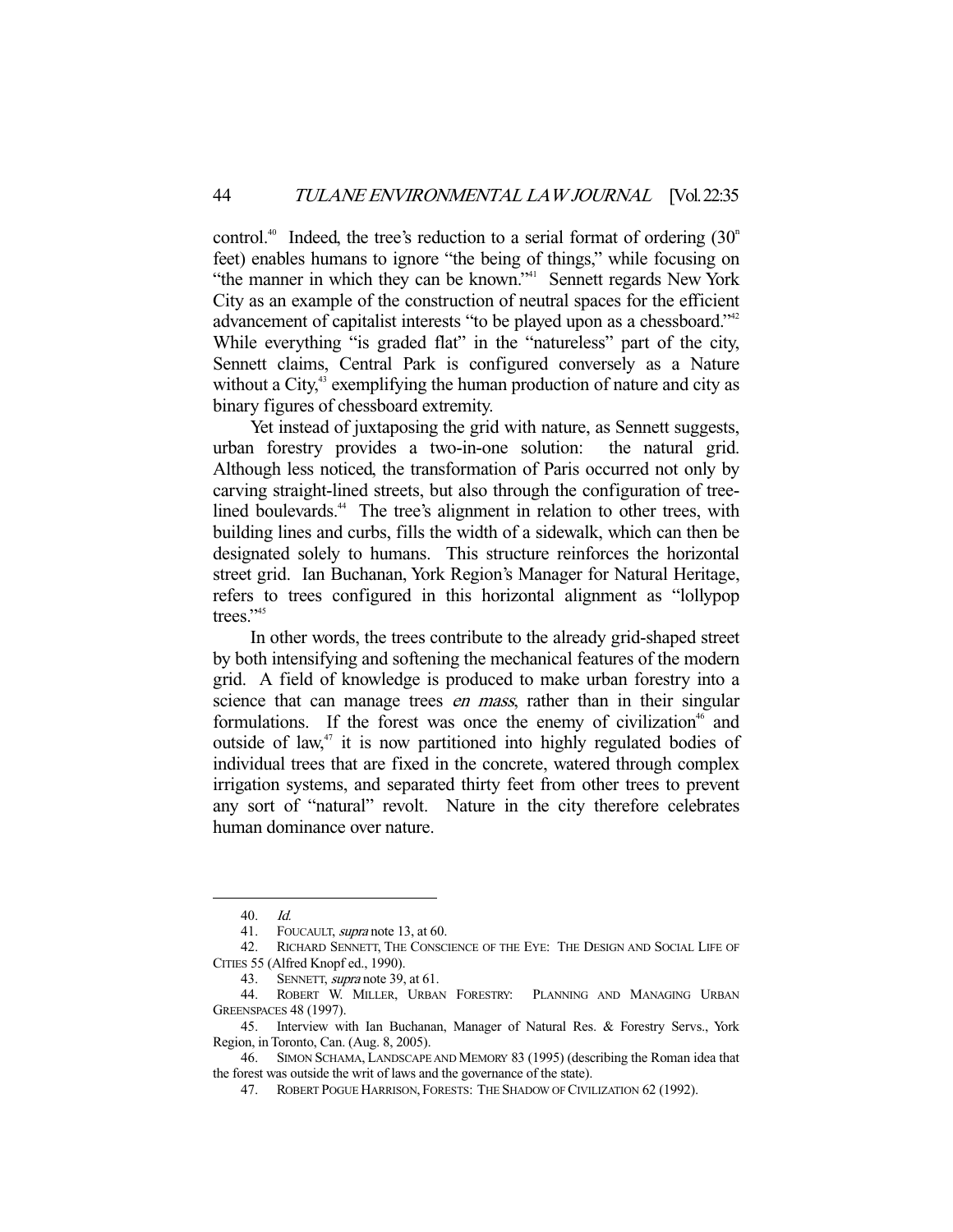Trees, like skyscrapers, also reinforce a vertical grid.<sup>48</sup> Garry Onysko, one of Vancouver's Tree Inspectors, explains tree management from a vertical perspective:

We were supposed to do what they call 'systematic pruning,' whereas you start one quadrant of your map, the northwest corner, and you move south and east, in a systematic manner that every . . . tree gets . . . pruned once every seven years. . . . [This way] they are [all] inspected and have a work history.<sup>49</sup>

According to Onysko, street trees are categorized into two sizes: trees higher than thirty feet are defined as *SYS large*, and below thirty feet as SYS small.<sup>50</sup> "The purpose of deciding if they're small or big," Onysko explains, "is to determine which truck to send out, either a boom-truck or a man-cab . . . . [T]his division [of] trucks is standard in this profession in North America and I am sure throughout the world."<sup>51</sup> A complex network of things and humans is therefore engaged in the management of trees: inspection crews are organized according to truck types, which are in turn built to fit various tree heights. Yet pruning machines not only reflect but also affect tree height, which is manufactured to fit "system size." Indeed, Vancouver's *Street Tree Guidelines* includes both a "Preferred Street Tree Species List," which states the "system size" of each species, as well as a parallel "Unsuitable Trees" list.<sup>52</sup> Both lists offer the following general instruction: "Remember to always plant the right tree for the right place."<sup>53</sup>

 Indeed, the aboveground visibility of the street tree renders it a suitable object for the scientific, ordering gaze. The next Part discusses another aspect of human governance through trees, this time focusing on governance through crime.

#### D. The "Broken Trees" Theory

 Bill Stephens, Vancouver's deputy City Arborist, elaborates on the relationship between aboveground trees and urban crime:

Downtown Eastside is a pretty bad neighborhood. . . . I've gone into the worst streets to plant trees. . . . Drug addicts would do anything, you know, people on cocaine or something they'll just break [the tree], just for the

<sup>48.</sup> SENNETT, *supra* note 42, at 57.

 <sup>49.</sup> Interview with Garry Onysko, Vancouver City Tree Inspector, in Vancouver, Can. (June 29, 2005).

 <sup>50.</sup> Id.

 <sup>51.</sup> Id.

<sup>52.</sup> CITY OF VANCOUVER, *supra* note 30, at 10-11.

 <sup>53.</sup> Id. at 6.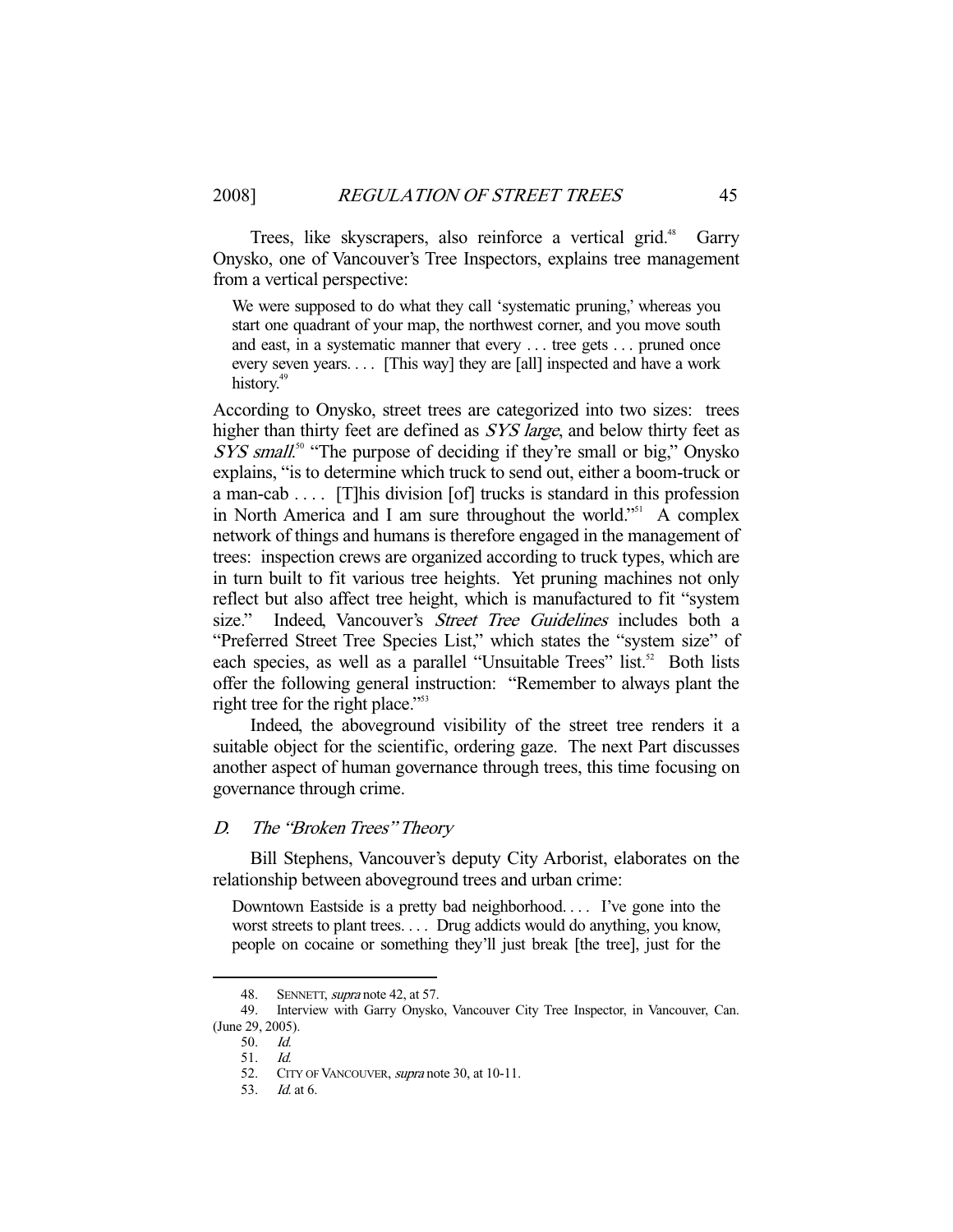stupidity of it. So we have to put big huge trees with no branches for about 10 feet, and then once they get established they're safe.<sup>54</sup>

According to Stephens, street trees turn into symbols of top-down governance and official order. Although Stephens underplays acts of vandalism as "just stupidity,"<sup>55</sup> one could also suggest interpreting these same acts as statements against a centralized order.

 Boston's urban forester, MariClaire McCartan, also addresses the relationship between trees and crime. As an illustration, she explains why a certain urban park was selected for redevelopment: "there was a huge drug problem there .... So we cleaned it up and had a really good little [Arbor Day] ceremony. . . ."56 By turning them into tree planting sites, the city civilizes urban spaces and "cleans them up" from crime.

 But trees have not always been utilized as symbols of order and as crime fighters. For years, both academic studies and law enforcers argued that trees and other forms of vegetation actually increase the sense of fear in urban settings.<sup>57</sup> "Fear-maps" solicited from students, for example, were interpreted to suggest that fear is positively correlated with the presence of trees, shrubs, and walls that conceal vision and limit escape options.<sup>58</sup> Consequently, such studies suggested that changes in the character of campus outdoor spaces would decrease crime opportunities.<sup>59</sup>

 Similarly, Boston's urban forester MariClaire McCartan voices the instrumental perception of trees as technologies for the centralized ordering of public space, this time focusing on the feelings they arouse in law enforcers:

If you raise the canopy above the ground so you can see through that makes the police happy cause they can see through, [and it] makes people feel safer.... [S]o [the] cops will feel better that they can see through, they don't feel like anyone's hiding.<sup>60</sup>

 <sup>54.</sup> Interview with Bill Stephens, Arborist Technician, Vancouver Park-Board, in Vancouver, Can. (June 26, 2005).

 <sup>55.</sup> Id.

 <sup>56.</sup> Interview with MariClaire McCartan, Urban Forester, Boston Parks & Recreation, in Boston, Mass. (Oct. 14, 2005).

<sup>57.</sup> Bonnie Fisher & Jack Nasar, Fear Spots in Relation to Microlevel Physical Cues-Exploring the Overlooked, 32 J. RES. IN CRIME & DELINQ. 214, 228-32 (1995).

 <sup>58.</sup> Jack Nasar, Bonnie Fisher & Margaret Grannis, Proximate Physical Cues to Fear of Crime, 26 LANDSCAPE & URB. PLAN. 161, 176 (1993); see Fisher & Nasar, supra note 57, at 218.

 <sup>59.</sup> Fisher & Nasar, supra note 57, at 214-39.

 <sup>60.</sup> Interview with MariClaire McCartan, supra note 56.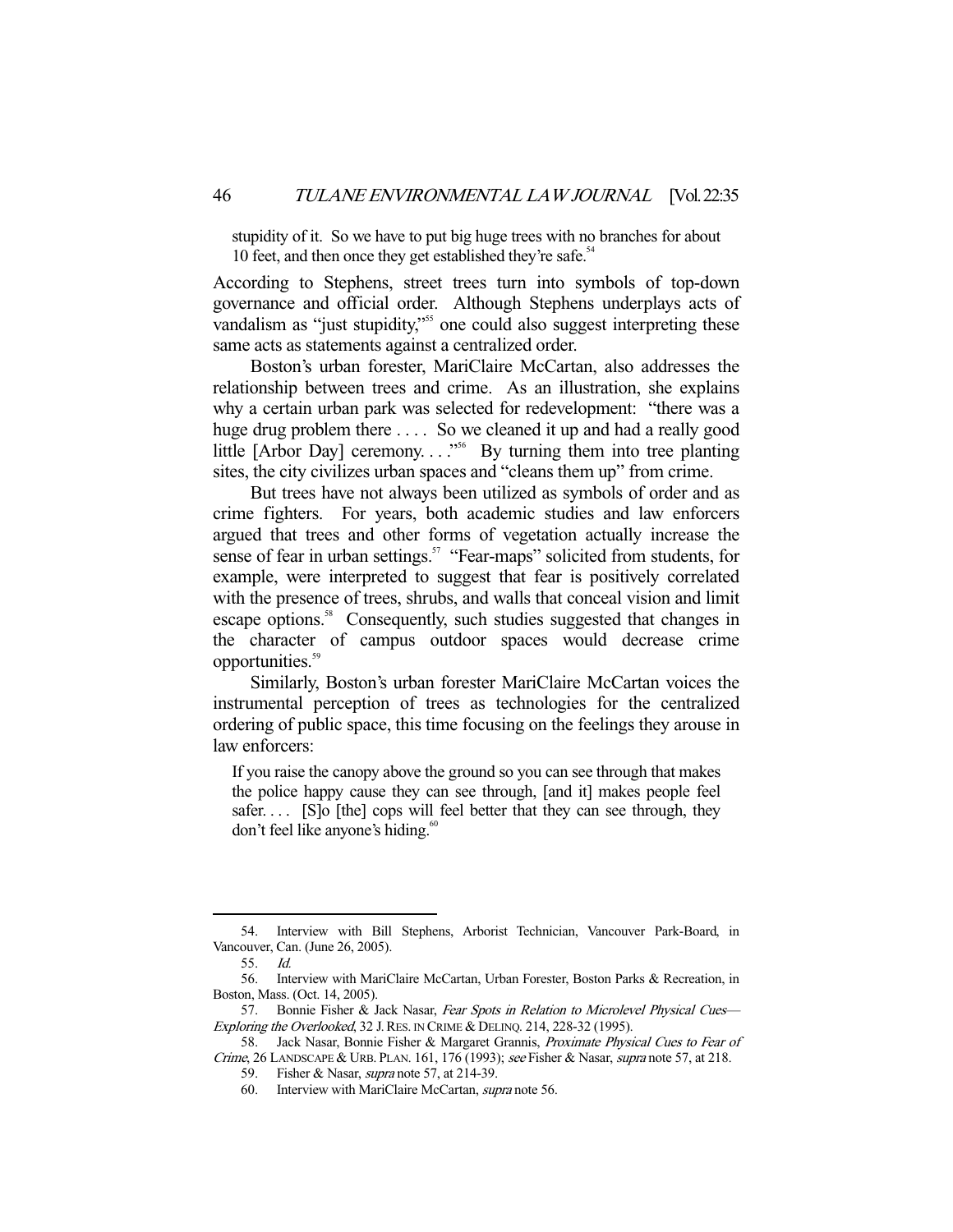The law enforcement perspective illustrated by McCartan proposes a view of trees as enhancing disorder: the tree's trimming is posed as necessary for promoting feelings of security in lay people and policemen.

 Recent findings suggest the contrary, establishing a negative correlation between the amount of trees and vegetation, and the existence and level of fear of crime. Accordingly, trees and grass maintenance are currently perceived as increasing a sense of safety $61$  and "[r]esidents living in 'greener' surroundings report lower levels of fear, fewer incivilities, and less aggressive and violent behavior.<sup> $562$ </sup> A study conducted in 2001 compared police crime reports for ninety-eight apartment buildings in North American inner-city neighborhoods with varying levels of nearby vegetation.<sup>63</sup> The results indicated that the greener a building's surroundings, the fewer the crimes that were reported.<sup>64</sup> Other studies suggest that by supporting common space use and informal social contact among neighbors, trees increase the formation of "neighborhood social ties" and significantly increase the urban residents' sense of safety.<sup>65</sup>

 Similarly, Sherri Brokopp, Director of the Community Forest Partnership in the Urban Ecology Institute in Boston, describes how a group of elderly women shifted the level of crime on their street by planting vegetation in empty tree pits:

In this neighborhood there was a lot of drugs, there was a lot of prostitution .... Over the month every night these elderly women would come out with their cans and they would talk to each other and it looks nice, you know, kind of like made the street more attractive. One night . . . a prostitute was coming down the street who was kind of a regular there. And she said to the women: "Oh, you are the ones taking care of the flowers, we'll go somewhere else" [laughs]. . . . She respected their efforts, basically.<sup>66</sup>

Brokopp believes that a "positive" use of the street drives criminals and crime away. Trees and flowers, then, are positive symbols in her approach,<sup>67</sup> thus resonating with James Wilson's "Broken Windows"

<sup>61.</sup> Frances E. Kuo, Magdalena Bacaicoa & William C. Sullivan, Transforming Inner-City Landscapes: Trees, Sense of Safety, and Preference, 30 ENV'T & BEHAV. 28, 44 (1998).

 <sup>62.</sup> Frances E. Kuo & William C. Sullivan, Environment and Crime in the Inner City— Does Vegetation Reduce Crime?, 33 ENV'T & BEHAV. 343, 359-61 (2001).

 <sup>63.</sup> Id. at 361.

 <sup>64.</sup> Id. at 343-64.

 <sup>65.</sup> Frances E. Kuo et al., Fertile Ground for Community: Inner-City Neighborhood Common Spaces, 26 AM.J.COMMUNITY PSYCHOL. 823, 844-48 (1998).

 <sup>66.</sup> Interview with Sherri Brokopp, Dir. of Cmty. Forest P'ship, Urban Ecology Inst., in Boston, Mass. (Nov. 3, 2005).

 <sup>67.</sup> Id.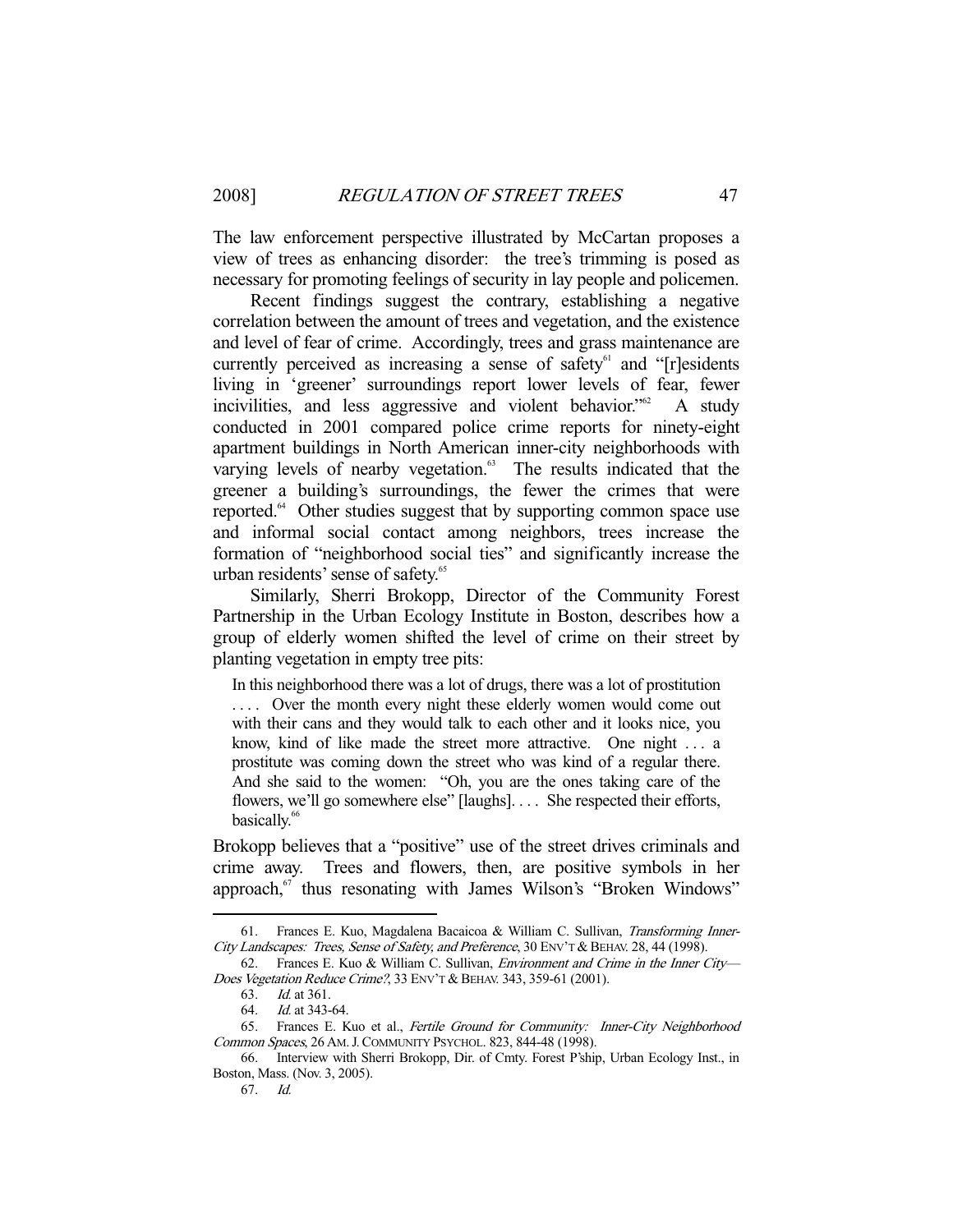theory, which suggests that "if a window in a building is broken and is left unrepaired, all the rest of the windows will soon be broken.... [O]ne unrepaired broken window is a signal that no one cares, and so breaking more windows costs nothing."<sup>68</sup> In the case of trees, an orderly use of trees and nature signals the neighborhood's respect for the law, while an unnatural use of space, and a "broken tree" in particular, signals lack of care and attention, thereby inviting more crime.

 By focusing on the tree's physical capacity to impair vision, the first group of experts sees the presence of trees in the city as increasing crime rates. These narratives focus on the nonliving thingness of the tree. On the other hand, Brokopp and the more recent studies outlined above emphasize the tree's organic and green component as instrumental for inducing positive community ties and feelings of openness. One way or the other, both study groups and relevant interviews with city officials portray the urban landscape in general, and trees in particular, as elements that can and should be manipulated by a central administration for the explicit purpose of increasing human feelings of safety and security. Moreover, the management of trees not only enables, but also hides, the management of humans. However, while the first group of studies provides a rather simple modality of governance that regards space as physical and sees things in their material manifestation (as blocking escape of light, for example), the more recent group of studies adds mental considerations to the physical ones, thereby highlighting the social dimension of space.

 The governance of nature in the city in general, and the management of public city street trees in particular, is a technology for governing humans. It is, in other words, part of a matrix of maneuvers orchestrated to shape the beliefs and conduct of humans in desired directions by acting upon their environment.<sup>69</sup> The design of public cityscape as a green tranquilizer is especially oriented towards the governance of crime. Crime has thus become a "defining narrative"70 in how various residents and officials relate to city trees, and the

<sup>68.</sup> James Q. Wilson & George L. Kelling, Broken Windows, 247 ATLANTIC MONTHLY 29 (1982), available at http://www.theatlantic.com/doc/198203/broken-windows.

 <sup>69.</sup> See Nikolas Rose & Peter Miller, Political Power Beyond the State: Problematics of Government, 43 BRIT. J. Soc. 173 (1992); David Garland, The Limits of the Sovereign State: Strategies of Crime Control in Contemporary Society, 36 BRIT. J. CRIMINOLOGY 445 (1996).

 <sup>70.</sup> Jonathan Simon, Megan's Law: Crime and Democracy in Late Modern America, 25 LAW & Soc. INQUIRY 1111, 1114 (2000).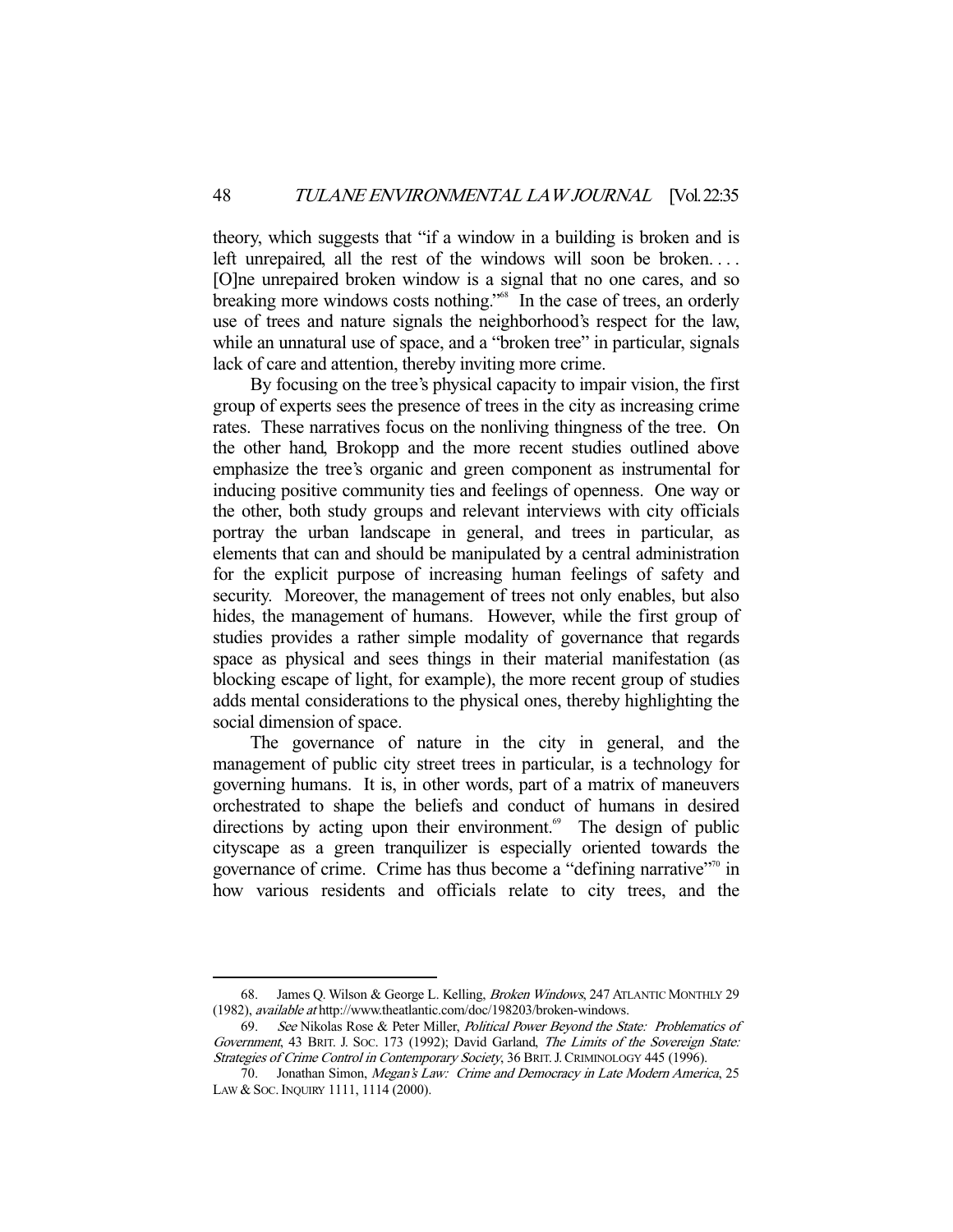construction of city treescapes is increasingly governed by concerns about crime.<sup>71</sup>

 Another important aspect of human governance through trees is that it relies on the work of individual city residents and nongovernmental groups as much as on authoritative control mechanisms. The coalition responsible for counting and documenting city streets in Boston, led by Sherri Brokopp, is one of many examples for this sort of governance-ata-distance.<sup>72</sup> This type of crime governance through street tree design has become a technology for self-monitoring by urban residents, a new criminology for everyday life.<sup>73</sup>

 Still in the domain of the upper world, Part III explores another street technology, this time one that is situated on the ground. Through this on-the-ground technology, city officials negotiate humans and things on a much more fluid level than that demonstrated aboveground.

#### III. THE GRATE: GOVERNANCE ON THE GROUND

 Experts have designed various techniques to address the tree's special need for soil around its roots when surface paving city streets.<sup>74</sup> One of the more ubiquitous techniques utilized in North America is the grate. Typically, the grate comes in two pieces that form a collar around the trunk of the tree.<sup>75</sup> Its advantage is that it mitigates between the tree's need for soil, water, and air, and human need for a compact surface to advance predictable walking.<sup>76</sup> By providing a thing that is both solid and also melts into holes or openings, and that is transient enough to be placed and replaced according to the (re)location of trees, the specific materiality of the grate solves a specific managerial problem that has to do with the particular materiality of humans and trees. The grate negotiates between the protection of trees from humans, on the one hand,

See Lindsay Farmer, The Jurisprudence of Security: The Police Power and the Criminal Law, in THE NEW POLICE SCIENCE: THE POLICE POWER IN DOMESTIC AND INTERNATIONAL GOVERNANCE 145 (Marcus D. Dubber & Mariana Valverde eds., 2006) (finding that the layout of property has a strong bearing on criminal activity).

 <sup>72.</sup> Interview with Sherri Brokopp, supra note 66.

<sup>73.</sup> Garland, *supra* note 69, at 451-54.

<sup>74.</sup> See, e.g., Urban Tree Soil To Safely Increase Rooting Volumes, U.S. Patent No. 5,849,069 (filed Apr. 23, 1996) (issued Dec. 15, 1998).

 <sup>75.</sup> To sample different grate designs, see, for example, Ironsmith, Tree Grate Info, http://www.ironsmith.cc/TREE-GRATES-ABOUT.hmt (last visited Oct. 3, 2008).

 <sup>76.</sup> See Interview with Anonymous, supra note 33; see also Ironsmith, ADA, http://www.ironsmith.cc/ADA.htm (last visited Oct. 3, 2008) ("We have elected to make all of our grates with slot openings 1/2" or less because we believe it offers better all round pedestrian safety and comfort."). Engineers also give thought to how handicapped individuals will be affected by the grates. See id.; U.S. Access Bd., Ground and Floor Surfaces Technical Bulletin, http://www.access-board.gov/adaag/about/bulletins/surfaces.htm (last visited Oct. 3, 2008).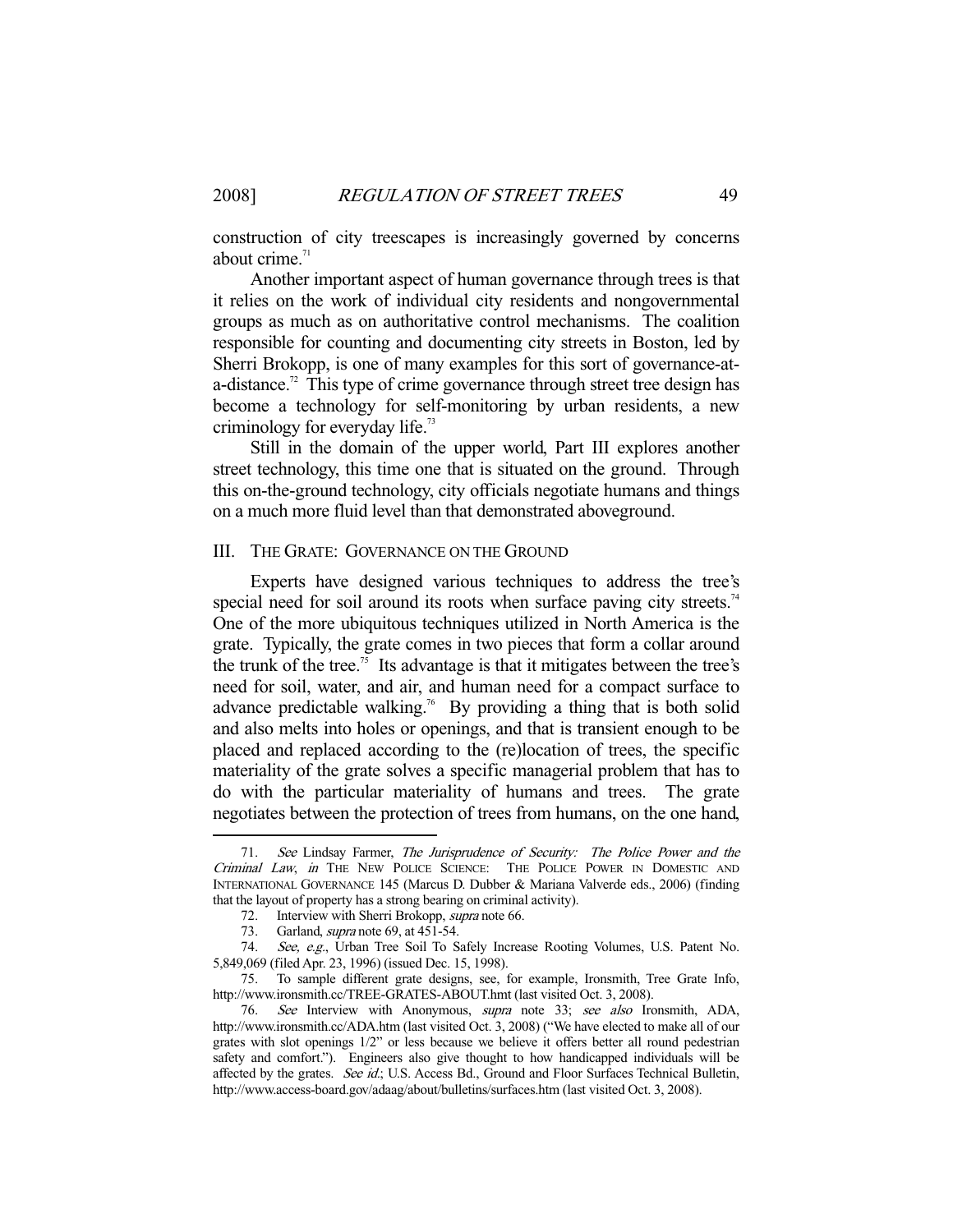and the protection of humans from trees, on the other hand. But as is often the case with human technologies, this technology is also not immune to complications: the holes pose an obstacle for those humans who use canes to "read" their way through street space. "If the holes are governed they're not gonna get their canes stuck in the holes," Boston's Landscape Architect explains about the city management of holes.<sup>77</sup>

 However, not only canes, holes, engineers, and sight-challenged people have a say in the making of the grate: trees are also active participants in this story. The trees continuously confuse the plans of grate engineers by growing their trunks into the grates, killing themselves in the process. Because it would be both time consuming and economically inefficient to enlarge the diameter of the grate's central hole every time the tree grows into it, the only prefixed solution is to design a grate that perfectly balances the diameters of canes and tree trunks together with the required compactness of the soil. The solution to this physical problem comes through the technolegal regulation of grate holes. Indeed, regulation kicks in when things start making trouble, and "it is only once most of these anti-programs are countered that the path taken by the statement becomes *predictable*."<sup>8</sup> Technical objects and people are thus brought into being through a process of reciprocal definitions in which objects are defined by subjects and subjects by objects.79

 The grate is but one example of an on-ground street thing that is designed and managed to negotiate the relations between humans and nature, particularly between the materiality of trees and the transience of humans. While the aboveground management of trees demonstrates a tight form of governance, mostly for the sake of human governance, governing through grates presents a much softer and reciprocal negotiation between humans and things. On the ground level, the physical thingness of the tree is taken into account rather than radically transformed.

 Human control is much more difficult under the compressed concrete than either above or on the ground. Roots—which are the tree's presence underground—are not only invisible to the human eye but are also too messy and unpredictable to correspond with aboveground grid requirements. Under the ground, then, the order of certain things gets much murkier.

<sup>77.</sup> Interview with Anonymous, *supra* note 33.

<sup>78.</sup> Latour, *supra* note 14, at 105.

 <sup>79.</sup> Akrich, supra note 8, at 222.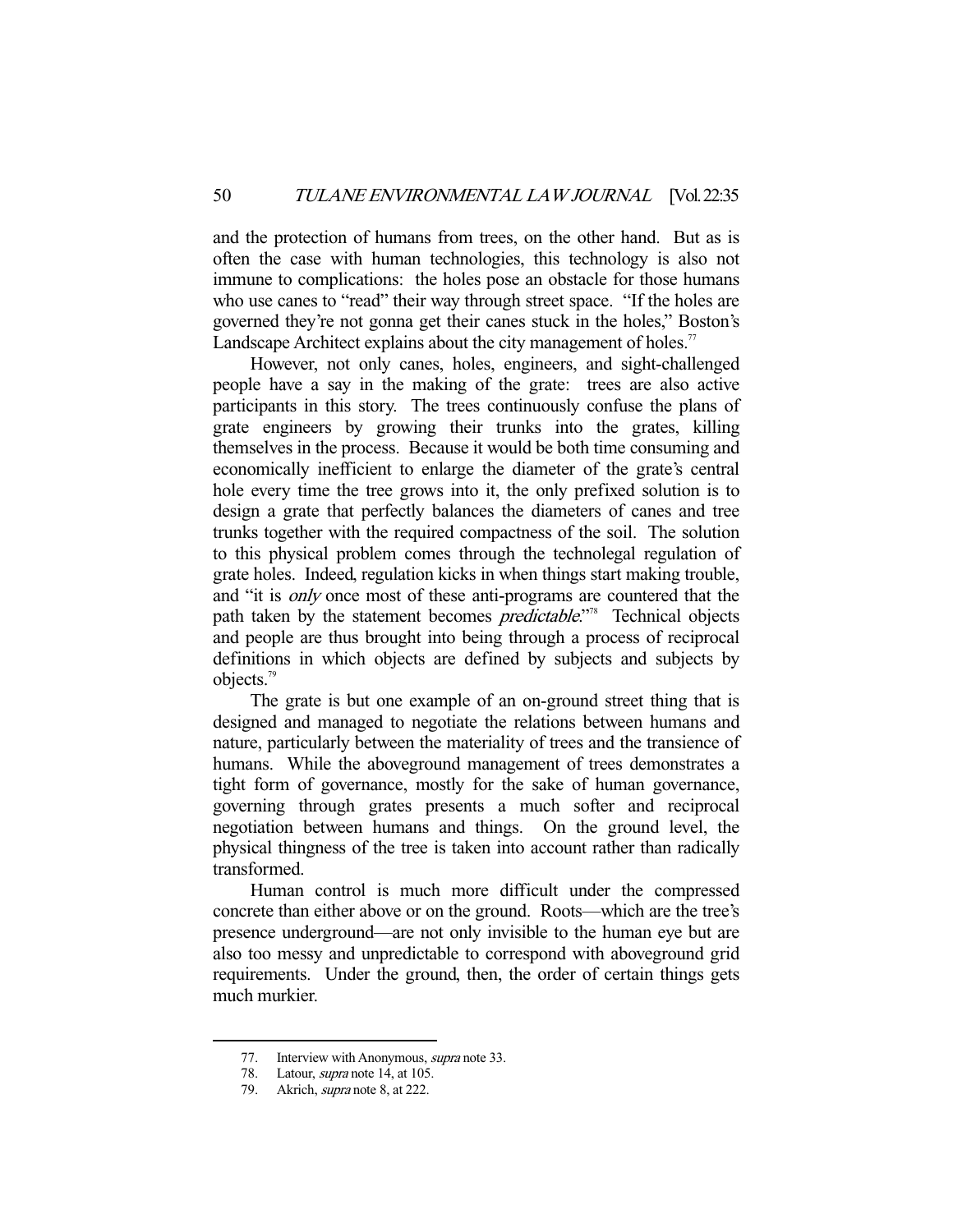#### IV. UNDERGROUND GOVERNANCE

[I]n the very first years of the new century, street trees began to die. Telephone companies pruned the crowns of trees in order to prevent ice storms from bending limbs into contact with lines and shorting them out.... Electricity companies soon decimate the national urban and suburban street trees tree population.<sup>80</sup>

 Tight tree management aboveground stands in stark contrast with the strong disregard for tree management underground. Underground space is not only less visible to city bureaucrats and experts, but it is also less visible to most other city dwellers. I suggest that this physical invisibility is the prime reason for the regulatory neglect of this space. This legal neglect is expressed most clearly with regard to things that seem disorderly by nature—trees for example. This Part explores the main procedure for translating the underworld into a more readable and visible on-the-ground map: the Dig-Safe procedure. It brings to light the ways that human relations, in this case the relations between city experts, not only manage but also create space. Moreover, it demonstrates that law's nonmanagement of trees in the underground can be as consequential as the most intense form of regulation.

## A. Engineers vs. Foresters; Roots vs. Pipes

 Most of the interviewees stress ignorance, controversy, and rivalry as central components in the relationship between the professional disciplines that govern street space: forestry and engineering. The following Subpart focuses on the relationship between urban forestry and city engineering and on the ways in which this relationship is projected onto and inscribed into the street's underground. At the same time, I suggest that physical matters in the underground impose and restrict the practices of these experts and, in a way, even shape their expertise.

 Boston's Landscape Architect explains the tensions between the two professions, especially when underground space is concerned: "[M]y boss comes from an engineering background . . . [so] we kid each other all the time about [how] he'd like to pave everything and I'd like to grass everything."81 Tom Brady, Brookline's Tree Warden, further illustrates the divide between engineering and forestry by referring to the history of the city's underworld as a dumping ground for undesired things:

Now the early part of the century somebody had this crazy idea to put water and pipes under the road  $\dots$ . We kept going through the  $20<sup>th</sup>$  century

<sup>80.</sup> STILGOE, *supra* note 2, at 25.

<sup>81.</sup> Interview with Anonymous, *supra* note 33.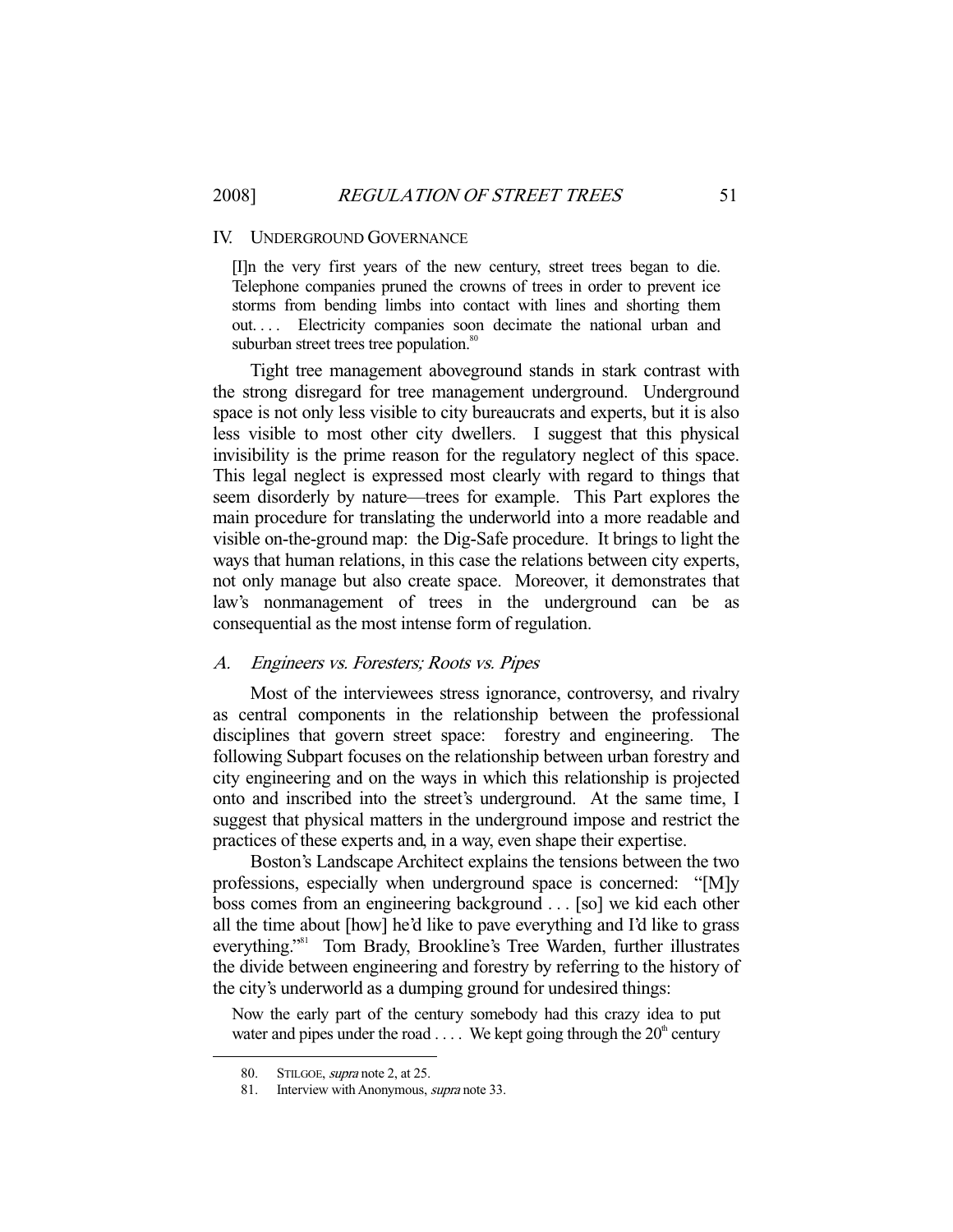and guess what we discovered, that electric lines are pretty darn ugly so we want to put them underground . . . . I look at all these wires . . . at all these services going out of the buildings, it's very much dictated [by] where I can plant a tree. Not where I *want* to plant it, but where it *can* be replanted.<sup>82</sup>

Similarly, Peter Simon, Toronto's Urban Forest Specialist, describes underground city space as embodying a historical battle between pipes and trees:

[W]e need[ed] to make [street space] as maintenance free as possible, so those two things are diametrically opposed.... [T]hey've only been planting [trees] . . . for 30 year[s]. Prior to that . . . nobody wanted trees on city sidewalks because they were going to get in the way of . . . possible road widenings.  $\ldots$ .<sup>83</sup>

Tom Condon, Brookline's Senior Civil Engineer, further explains that "utilities don't usually conflict with each other," clarifying that "the biggest [problem] with utilities is their effect on . . . the roots of existing trees."<sup>84</sup>

 Although operating in different North American cities, Brady, Condon, and Simon all describe the relationship between trees and utilities in the city's underground as a battle for spatial survival. However, each of them presents a different perspective on who has the upper hand in this battle. According to Condon's "engineering" perspective the trees mess around with the pipes.<sup>85</sup> At the same time, Simon, who is an urban planner, laments that "[t]he tree is an orphan,"<sup>86</sup> explaining that "Toronto's community council is "generally not in favor of trees . . . plumbing or water [is] more fundamental for the city officials."87

## B. Translation Through Spokesmen

Not to be overly cynical, but trees don't vote, trees don't talk, right?<sup>8</sup>

 The controversy between engineers and foresters is deeply connected to the physical matters that they have come to represent. Each

 <sup>82.</sup> Interview with Thomas Brady, Brookline's Tree Warden, in Brookline, Mass. (Sept. 28, 2005) (emphasis added); Inspection Tour with Thomas Brady, Brookline's Tree Warden, in Brookline, Mass. (Oct. 5, 2005).

<sup>83.</sup> Interview with Peter Simon, *supra* note 12.

 <sup>84.</sup> Interview with Thomas Condon, Brookline's Senior Civil Engineer, in Brookline, Mass. (Sept. 28, 2005).

 <sup>85.</sup> Id.

 <sup>86.</sup> Interview with Peter Simon, supra note 12.

 <sup>87.</sup> Id.

 <sup>88.</sup> Interview with Carol Weinbaum, Tree Activist from Toronto's Casa Loma Neighborhood, in Toronto, Can. (July 5, 2005).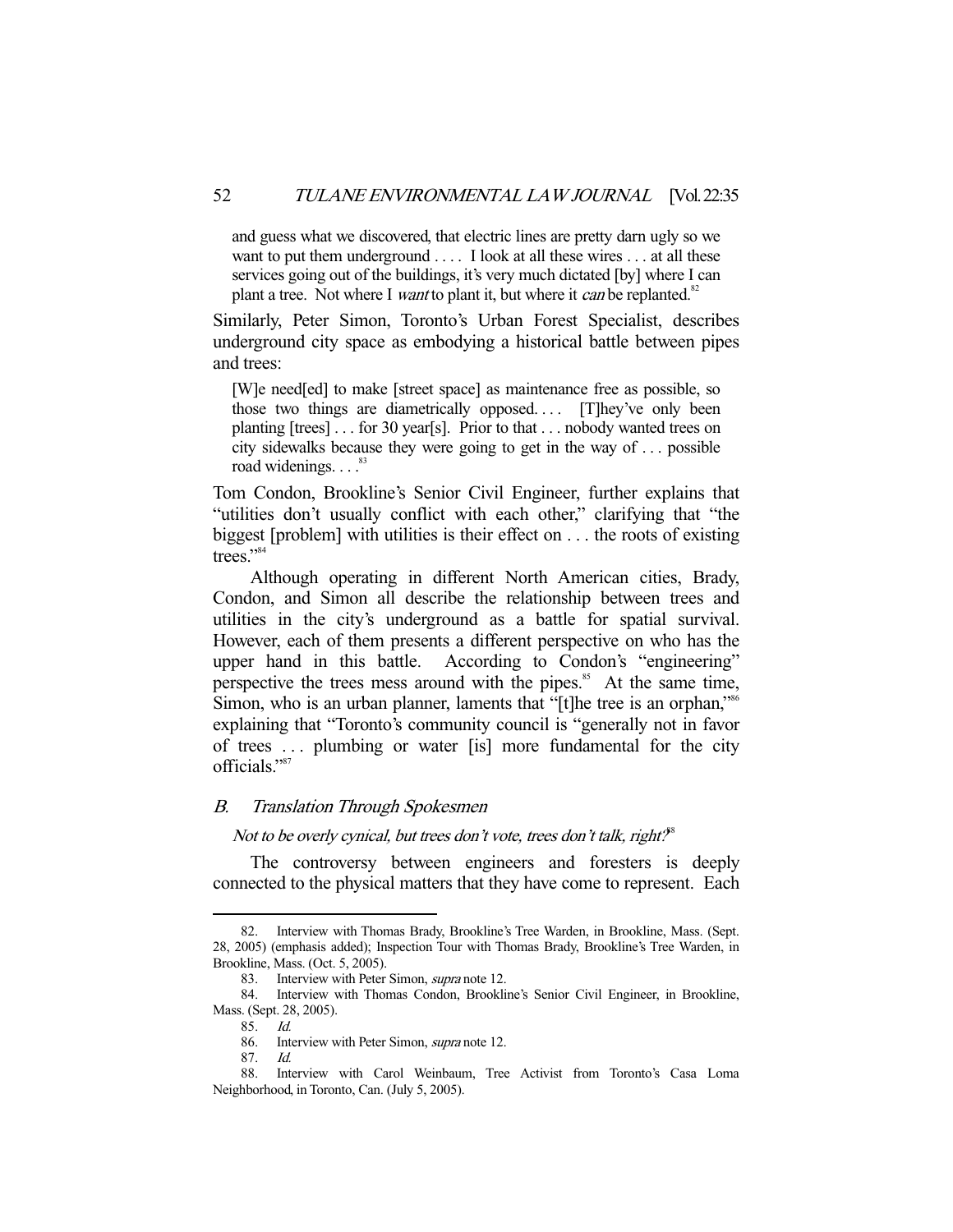profession has developed a distinct vocabulary to address what it constitutes as the self interest of its respective object. Through the process of representation, foresters and engineers can articulate what "their" things say or want, why they act the way they do, and how they associate with each other, namely posing themselves as spokespersons for the trees or the pipes. A binary divide is thereby constructed between those who speak for the trees and those who speak for the pipes. Bruno Latour uses the term "translation" to describe this type of process.<sup>89</sup> Translation is the mechanism by which certain actors, in this case human experts, control others, in this case trees and pipes, through representing "the many silent actors of the social and natural worlds they have mobilized."90 Boston's Landscape Architect describes the work of translation in the city council:

[W]e go into a meeting and there are 8 people around the room and they all have different agendas: developer, utility companies, and different people, we [landscape architects] are, and need to be the strongest advocates for the care and preservation of trees.<sup>91</sup>

Bruno Latour emphasizes that no thing, and for that matter not even humans, speaks on its own, but always through some thing else. Importantly, he suggests that "[l]ike all modernist myths, the aberrant opposition between mute nature and speaking facts was aimed at making the speech of scientists *indisputable*."<sup>92</sup>

 In this case, the scientists are engineers and foresters, and their laboratory is the city street. In the process of negotiating their relationship, pipes are distinguished from roots. What pipes or roots say through the voices of the experts that now serve as their unelected spokespersons is inscribed onto the physical design of the street. Simultaneously, the physical character of trees and pipes also prescribes the scope of the relationship between their respective professionals, providing a material framework for their practices and thus defining their identity and even their survival as experts and as humans. In this sense, "not only are humans as material as the material they mold, but humans themselves are molded . . . by the 'dead' matter with which they are surrounded."<sup>93</sup> In other words, rather than solely being defined by

<sup>89.</sup> JOHNSON, *supra* note 8, at 306.<br>90. Callon, *supra* note 8, at 224.

Callon, *supra* note 8, at 224.

<sup>91.</sup> Interview with Anonymous, *supra* note 33.

<sup>92.</sup> LATOUR, *supra* note 8, at 68.

<sup>93.</sup> Pels, Hetherington & Vandenberghe, supra note 9, at 101.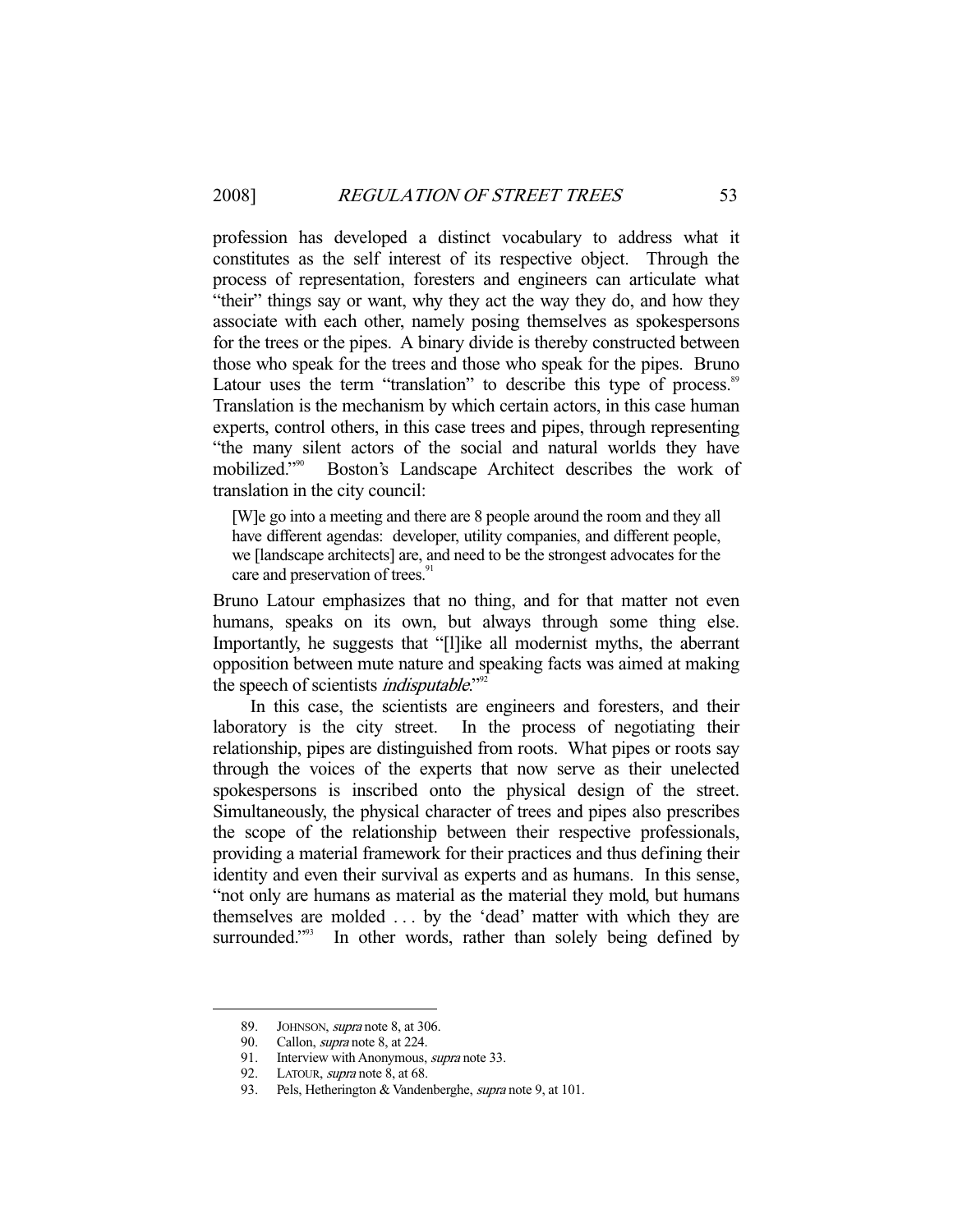processes of human signification, things may themselves illuminate their human and social context.<sup>94</sup>

## C. Tree Recalcitrance

 I have suggested that as much as experts make matter—and in this case the relationship between engineers and foresters make pipes and roots and their relationship— matter also makes its respective experts. This prescribes what might seem obvious but is often ignored or understated in academic scholarship: that for it to work, the project of human governance must take the material nature of things into account. In the simple sense, things act upon humans as much as humans act upon things. Neither agency nor consciousness need to enter this equation, and the traditional distinction between subject and object can be maintained<sup>95</sup>

 But sooner or later, agency creeps in. Indeed, some of the experts interviewed suggest that things object to their social enrollments. Scholars explain this phenomenon through a sense of "the world kicking back."96 Eileen Curran from Vancouver presents such an opinion: "We want 20-foot laneways to service the backs of the houses. . . . "<sup>97</sup>

But . . . in the laneways we have a lot of what is called "volunteer trees". . . . [T]he seeds get there somehow and they start sprouting and no-one pulls it out and they just keep growing, and in some areas they can be huge, huge trees. [W]e don't plant any trees out there. $98$ 

According to Curran, trees do not always conform: they voluntarily pop up in undesired locations or die, despite the intentions of the distinguished experts that planted them.<sup>99</sup> Other experts point out that although carefully distanced from one another, trees are still infected by pests; they mess up city streets by dropping their fruits on cars and their leaves on raked sidewalks.<sup>100</sup> Yet the most common complaint about street trees "kicking back" is the unpredictable behavior of their roots.<sup>101</sup> Trees, as some experts point out, "send" their roots to penetrate into

<sup>94.</sup> THE SOCIAL LIFE OF THINGS: COMMODITIES IN CULTURAL PERSPECTIVE, supra note 9, at 5.

 <sup>95.</sup> MICHAEL POLLAN, THE BOTANY OF DESIRE: A PLANT'S EYE VIEW OF THE WORLD, at xii, xiv-xv (2001).

 <sup>96.</sup> SARAH WHATMORE, HYBRID GEOGRAPHIES: NATURES CULTURES SPACES 5 (2002).

<sup>97.</sup> Interview with Eileen Curran, *supra* note 20.

 <sup>98.</sup> Id.

 <sup>99.</sup> Id.

 <sup>100.</sup> Interview with Peter Simon, supra note 12.

 $101.$  Id.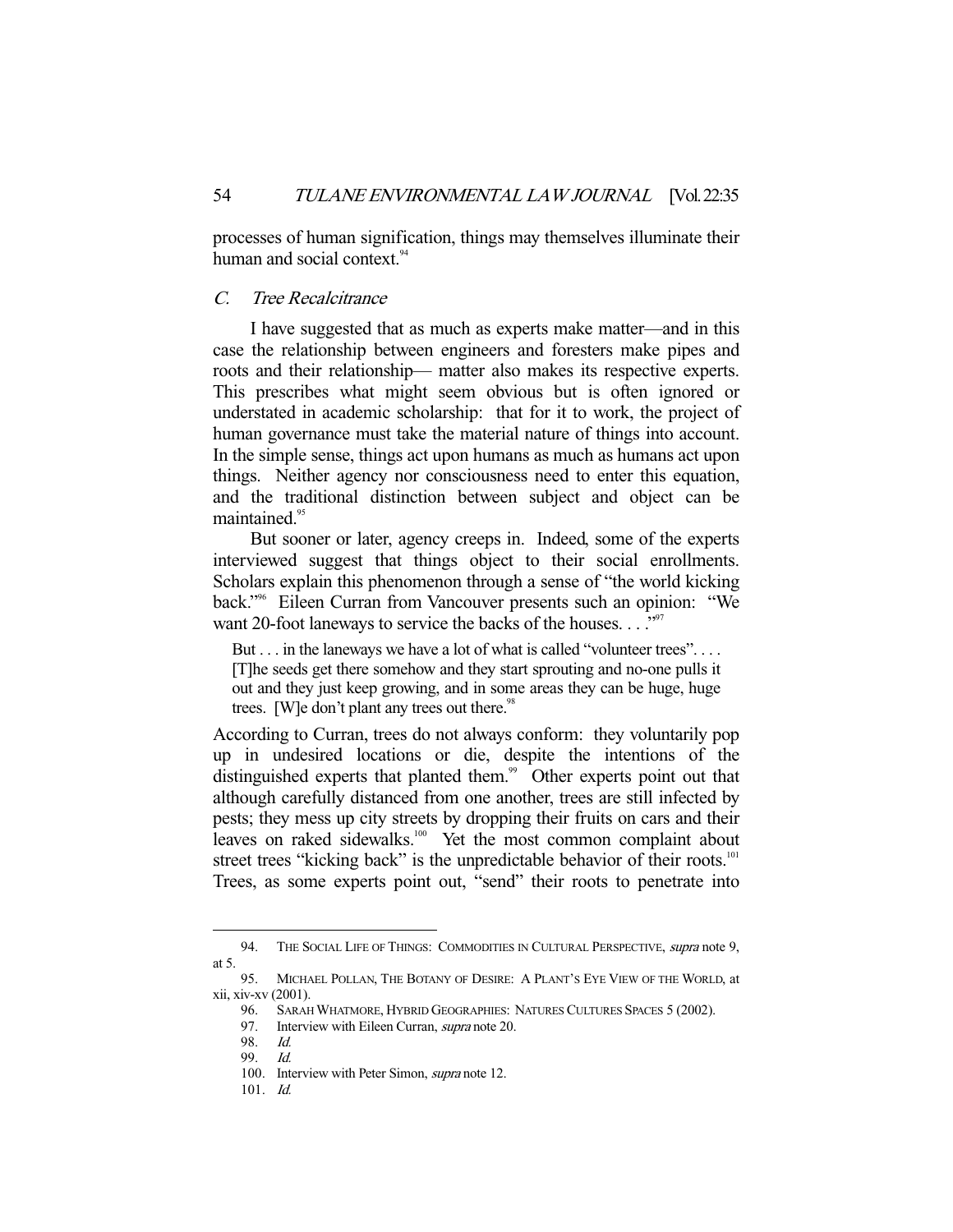water pipes and heave sidewalks.<sup>102</sup> Peter Simon from Toronto describes accordingly: "[w]hat tree roots are interested in is an area where they have oxygen and air.... [T]he roots have [their] own resistance to the situation, they change."<sup>103</sup>

 According to this perspective, trees, and especially roots, resist being regulated by humans. But is this proposed tree resistance an anthropocentric figure of speech or an actual act of volition? While such a claim to consciousness by nonhumans may at first sound outrageous, it actually corresponds with certain human instincts: who has never experienced a vague sense that some things fail on purpose? This is especially true when nature is involved.<sup>104</sup> While initially the volition standpoint seems to empower trees, one might suggest that forcing trees to act in resistance to the human world actually grants humans the upper hand. In other words, the concept of "kicking-back," utilized by several cultural geographers and scholars of Science and Technology Studies,<sup>105</sup> implies that humans *act* and trees then *react*. This idea creates a linear model of historical causality that does not do justice to the notion suggested by Actor Network Theory scholars, and supported here, that networks of actors work together over time to create new contingent realities.106

 Bruno Latour's work is helpful in this context. Latour suggests stepping out of the subject/object divide into a world of actancy.<sup>107</sup> He proposes the term "recalcitrance" to capture the subversiveness of nonhuman actions:

Anyone who believes that nonhumans are defined by strict obedience to the laws of causality must never have followed the slow development of a laboratory experiment. Anyone who believes, conversely, that humans are defined at the outset by freedom must never have appreciated the ease with which they keep silent and obey.  $\dots$ <sup>108</sup>

According to Latour, nonhumans—whether living or nonliving entities are all actants: they can emerge in surprising fashions and get in the way of domination, thus defying human authority and making for messy, unsanitized, and leaky spaces.<sup>109</sup> This Article's focus on the minute

 <sup>102.</sup> Id.

 <sup>103.</sup> Id.

<sup>104.</sup> See, e.g., JOHN STUART MILL, THREE ESSAYS ON RELIGION: NATURE, THE UTILITY OF RELIGION,THEISM 3, 5-6 (Prometheus Books 1998) (1923) (discussing the cruelty of nature).

 <sup>105.</sup> See, e.g., WHATMORE, supra note 96, at 5.

 <sup>106.</sup> LATOUR, supra note 8, at 70-77.

 <sup>107.</sup> Id. at 75.

 <sup>108.</sup> Id. at 81.

 <sup>109.</sup> Id.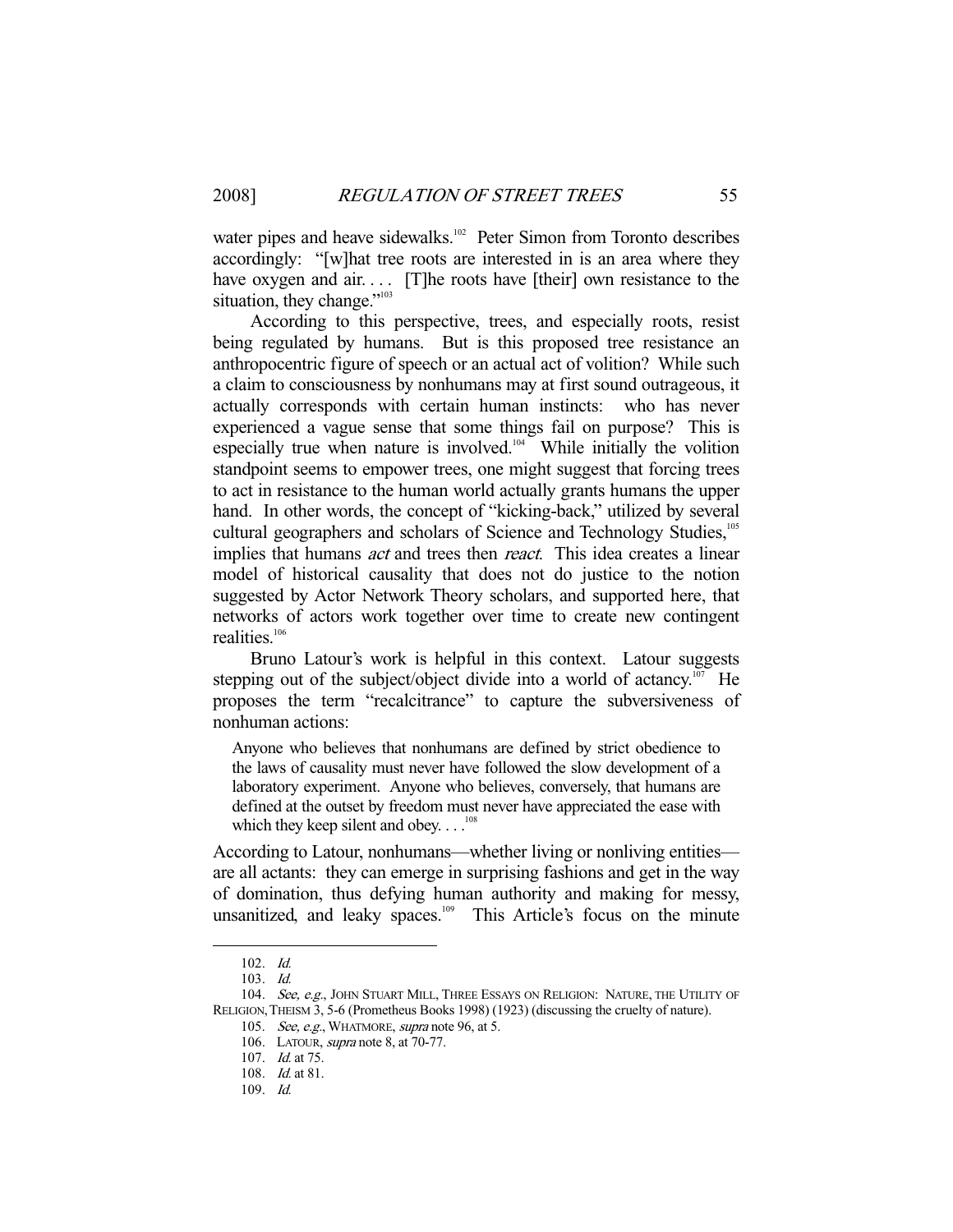negotiations over street space brings to the surface some rudimentary assumptions about the role of humans and nonhumans in projects of governance.

#### D. Dig-Safe

 Both utility and tree people interviewed as part of this study agree on one thing: that the space under the street is densely occupied and extremely limited. "The underground space is jam-packed," says Condon, Brookline's City Engineer,<sup>110</sup> while Brookline's Tree Warden Brady similarly asserts that "if you could magically peel out all the asphalt and look underneath there that whole roadway underneath . . . is a [spider web] of pipes like you can't believe."<sup>111</sup> Indeed, when referring to the underground world, most of the informants speak about a condensed space of chaos and messiness.

 In order to manage the street's underground and coordinate between the various entities that operate in this space, the American legislator came up with a unitary language: Dig-Safe.<sup>112</sup> Applied across North America, this procedure regulates underground construction by imposing a rigid form of communication between various city utilities. The regulation of Dig-Safe in various American states is quite elaborate. For example, chapter 82 of Massachusetts' General Law requires a process of "premarking" the pavement with white paint before any excavations can be made in public or private rights of way.<sup>113</sup> This "premarking"<sup>114</sup> is followed by a "marking" process, which identifies "the location of an underground facility by placing marks on the surface above and parallel to the center line of the facility."115 The relevant regulation further provides a detailed list of requirements for the marking stage of Dig-Safe: "Within 72 hours . . . every company shall mark the location of an underground facility by applying a visible fluid, such as paint, on the ground above the facility. The company may use an alternative marking method of color-coded stakes, color-coded flags or color-coded brushtype markers."<sup>116</sup>

 The colors of the marking are also specified by this statute, which defines: "(1) *red*—electric power lines, cables, conduit or light cables;

<sup>110.</sup> Interview with Thomas Condon, *supra* note 84.

<sup>111.</sup> Interview with Thomas Brady, supra note 82 (emphasis added).

 <sup>112.</sup> See, e.g., MASS. GEN. LAWS ch. 82, § 40 (2005).

 <sup>113.</sup> MASS. GEN. LAWS ch. 82, § 40A.

 <sup>114.</sup> Id.

 <sup>115. 220</sup> C.M.R. § 99.02 (2008).

<sup>116.</sup> *Id.* § 99.05.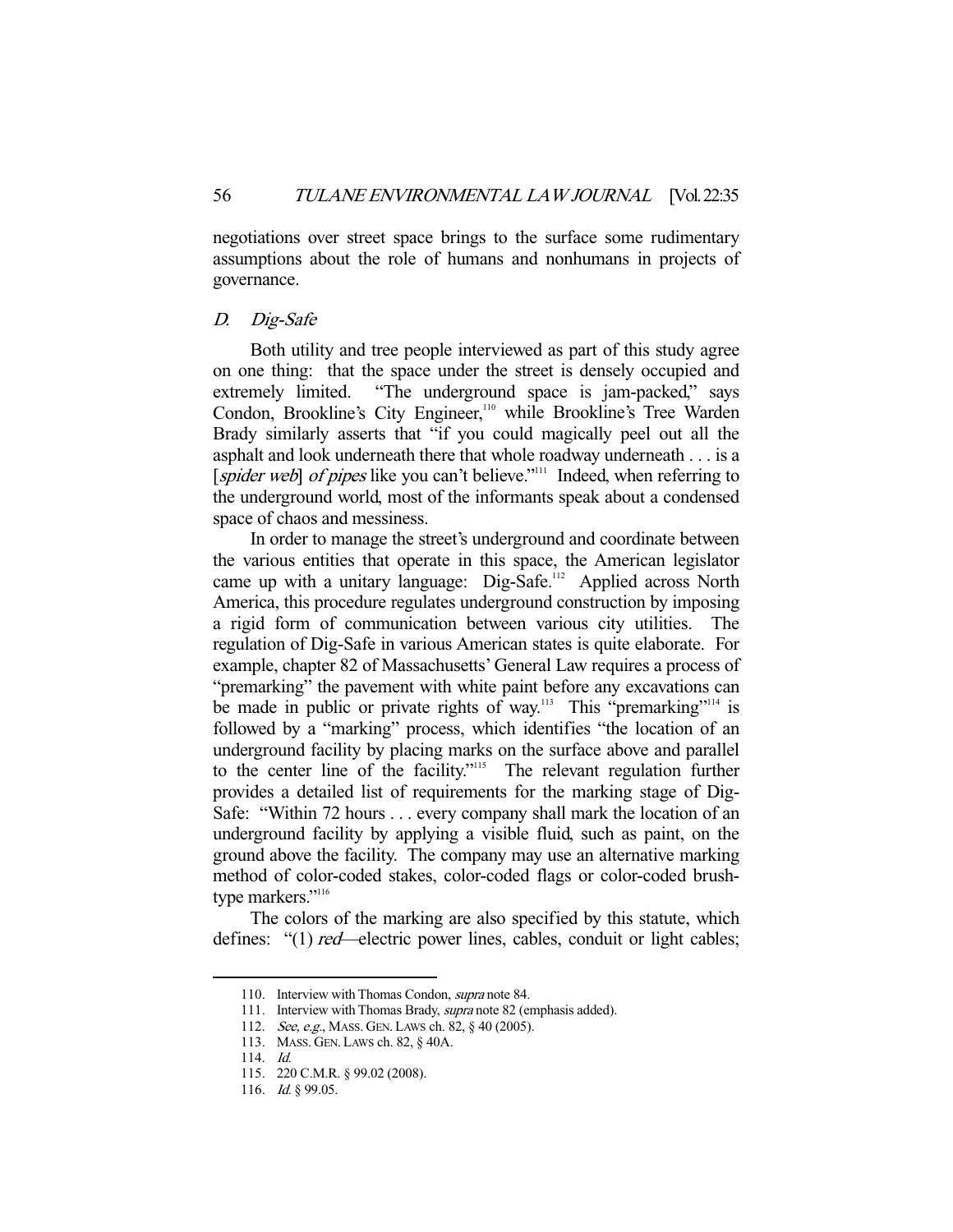(2) yellow—gas, oil, petroleum, steam or other gaseous materials; (3) orange—communications cables or conduit, alarm or signal lines; (4) blue—water, irrigation and slurry lines; (5) green—sewer and drain lines; (6) white—premark of proposed excavation."<sup>117</sup>

 The Dig-Safe procedure reduces the language of communication to its crudest form: locations of pipes are indicated by arrows, and pipe intersections are marked by diamond shapes.<sup>118</sup> Underground space acquires an on-the-ground representation through the translation of its things and qualities into coded colors and straight lines. The complexity and depth of the underground world is flattened, literally, when projected and inscribed onto the concrete. Brown and gray colored pipes are translated into red, blue, and green arrows, while depth and width, as well as other compositions of this space, are mostly ignored. "I know, it looks great," remarks Boston's landscape architect, cynically concluding: "[T]hose people think they're sidewalk artists."<sup>119</sup> Perhaps artistic, the simple arrow and color (de)signs are nonetheless understood by all utility workers, thereby preventing complex mitigations or vocabulary adjustments without requiring personal interactions. Moreover, administered by a company that is not involved in utility management (as defined by the federal law), the iconic language of Dig-Safe presents itself as unitary and neutral.<sup>120</sup>

 But something is awkwardly missing from the Dig-Safe picture: trees. No color in the Dig-Safe manual is assigned to map the tree's roots, and no arrows are marked on the pavement to represent their underground location. The relevant legal norms completely ignore tree presence underground. How can one explain such a disregard by the law? Brookline's Tree Warden suggests that trees are different from utilities in that their roots correspond with their aboveground location, so that anyone would know not to dig under the tree's "drip-line" (line of canopy).<sup>121</sup> In other words, the tree's presence aboveground is supposed to speak for itself, rendering unnecessary the regulation of its underground space. The situation, however, is not so simple. Even amongst themselves, foresters contest the mirror reading of the tree's underground through its aboveground representation. For example,

 <sup>117.</sup> Id. § 99.02.

 <sup>118.</sup> Id.

<sup>119.</sup> Interview with Anonymous, *supra* note 33.

 <sup>120. 220</sup> C.M.R. § 99.02.

 <sup>121.</sup> Interview with Thomas Brady, supra note 82.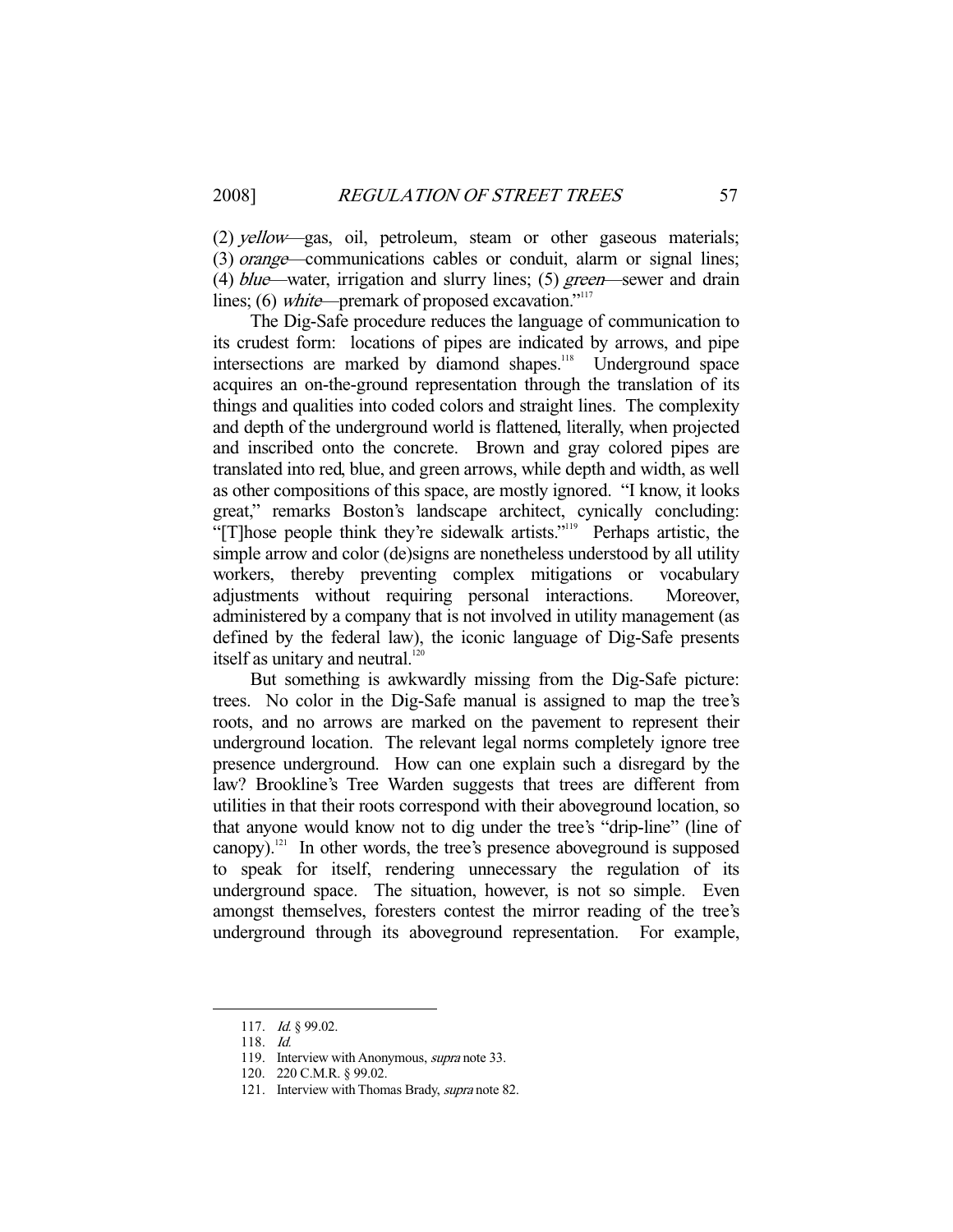Toronto's Urban Forest Specialist claims that roots reach at least three times the drip-line measure.<sup>122</sup>

 If the root's location is not easy to ascertain without proper mapping, then why not utilize the Dig-Safe procedure to also mark tree roots? Boston's Urban Forester MariClaire McCartan explains that unlike utilities, "the roots will grow wherever they can, and [only when] we pick up the concrete [will] we know where exactly the roots are."123 Hence, while pipes are "mappable" (however inaccurate this mapping might be), roots are deemed unpredictable and thereby unfit for regulatory mapping. Trees are equated with nonhuman nature and pipes with human technology, and legal norms seem to take the trouble of regulating only that which can actually be regulated by its nature. In this sense, legal norms and practices indeed take physical matters into account.

 Consequently, while they are tightly managed aboveground, trees are left to their own devices underground. This split form of governance can again be explained physically, this time through highlighting the importance of visibility to the law. When aboveground, the trees represent nonhuman nature. Their control in this context is therefore important as an episode in the ongoing battle between nature and civilization. Moreover, the trees' visibility aboveground enables their physical use in the management of humans, and of city crime in particular. As this Article demonstrates, the issue of tree governance aboveground is a sub-issue of human governance. Underground, however, the governance of humans is much less relevant, and tree control therefore becomes less important.

## V. CONCLUSION

-

 This Article examined the project of urban governance from an unfamiliar angle: city street trees. Focusing on three spatial technologies—the grid, the grate, and Dig-Safe—the Article highlighted the importance of physical matter to the project of human governance. It demonstrated that human ordering of physical things into the exclusive categories of either society or nature affects the level of their regulation. Aboveground, the tree's categorization as a thing of nature makes it more susceptible to human governance, which in turn enables the city's domination of nature through domestication. At the same time, under the ground the tree's categorization as a thing of nature makes it less prone to

 <sup>122.</sup> Interview with Peter Simon, supra note 12.

<sup>123.</sup> Interview with MariClaire McCartan, supra note 56.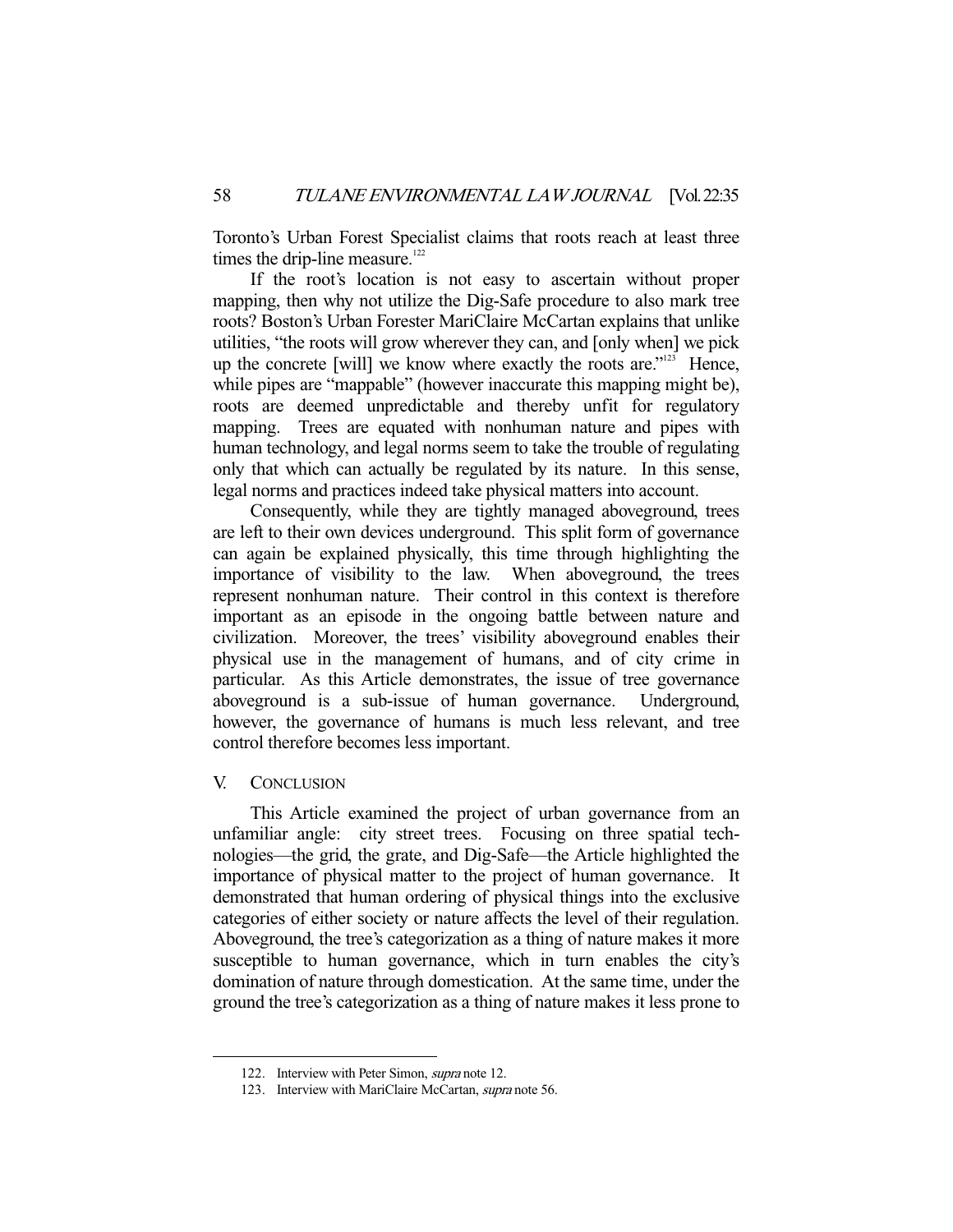human governance. The key to understanding this difference is the law's bias towards visibility.

 Specifically, the Article suggested that together with their binary categorization into living/nonliving and into nature/human, the visibility of things to humans affects the nature of their governance. When one pays more attention to visibility, I offered, it becomes apparent that the differentiation of street strata into above, on, and under the ground is paramount to the regulation of city space. In particular, the construction of the natural tree grid aboveground represents a tight project of governance. This strict management of the highly visible tree foliage not only demonstrates the victory of human order over disorderly nature, but also enables the indirect governance of human traffic and crime. The second spatial technology discussed in this Article—the grate—is somewhat less visible to humans and thus also less important as a project of governing nature. The grate represents a softer instance of management than that of the grid: one which negotiates between the bark of the tree and human need for a flat surface. Finally, the underground management established through the Dig-Safe procedure takes only nonhuman things into account while ignoring trees altogether. This demonstrates that especially in the case of the human regulation of nature, the legal bias towards visibility very much defines the extent of the human governance of things.

 By exploring the tree's similarities and differences in relation to other things, the Article also distinguished the particular thingness of the tree within what Latour calls the Parliament of Things.<sup>124</sup> Specifically, it suggested that the tree's thingness is unique in that it embodies a set of binary constructions. As aboveground street furniture, the tree has become an object of rigid regulations that reduce it into a product of detailed calculable distances within a "lollypop" street order. The process of treescaping the modern grid utilizes both "lollypop" order and natural disorder to reinforce and at the same time soften the mechanical features of urban governance. Simultaneously, the tree's "living image" also subjects it to other forms of representation and regulation. Those are especially relevant in the city's underground space.

 Furthermore, the tree's seemingly symmetrical physical existence above- and underground both reinforces and challenges the bifurcated stratification of urban space. On the one hand, tree management is split according to these socio-material structures, applying strict regulations over its aboveground dimensions while outlawing its underground

 <sup>124.</sup> LATOUR, supra note 8, at 227.